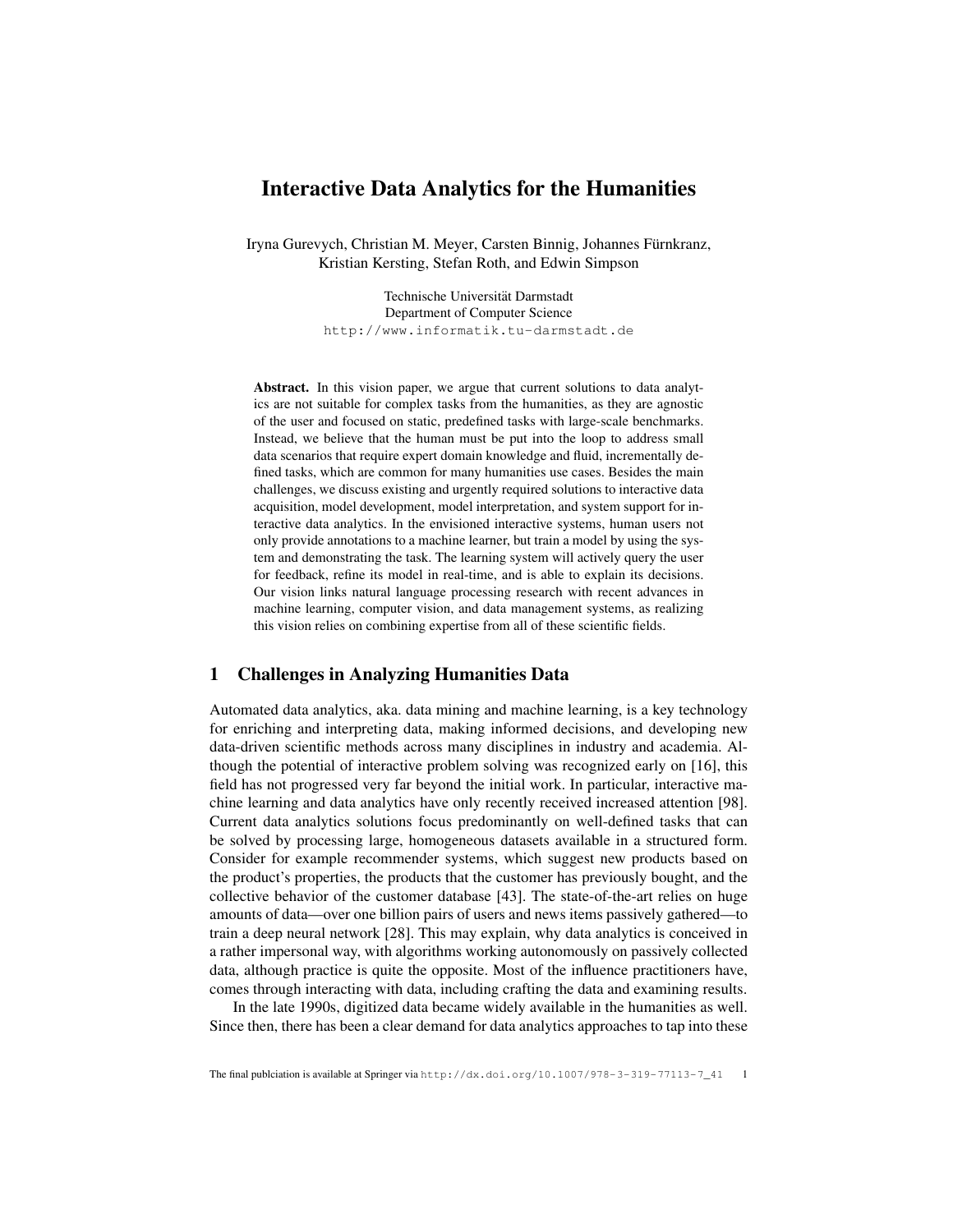textual and visual data, including cultural heritage collections. The research questions and strategies in the humanities are, however, radically different from data analytics tasks in other disciplines.

First, despite the large amount of digitized data, there is typically only a tiny fraction that qualifies as training data for machine learning systems, because most of the data lacks cleaning, preprocessing, and gold standard labels. Data preparation tasks are often highly complex in the humanities. For text, they range from transcribing Gothic script or handwriting through the labeling of references to persons and their actions to a manual analysis of the text's argumentative structure. For images and video, e.g., we need to correct distortions, annotate gestures, or manually describe scenes. Rather than depending on big input data, future data analytics methods for the humanities must therefore be able to cope with *small data scenarios*, generalize from few input signals, and at the same time avoid overfitting to the idiosyncrasies of the dataset.

Second, the analysis of humanities data requires highly specific *expert knowledge*. This may include historical and legal facts, understanding ancient and special languages, or recognizing gestures or architectural properties in images and video. Relying on expert knowledge further limits our possibilities to manually label data, as common annotation procedures, such as crowdsourcing [\[54\]](#page-17-1) or gamification [\[2\]](#page-15-1), can only be used for certain subproblems or must be customized for laypeople. An even more severe problem is, however, interpreting the output of a data analytics system, which is only possible with expert domain knowledge. So far, training such a system requires vast machine learning expertise, preventing domain experts from directly participating in the development process. Inspecting and refining a model is particularly challenging in neural network architectures, as there is still little insight into the internal operation and behavior of complex models [\[109\]](#page-20-1). Future methods need to communicate directly with domain experts and allow them to steer the data analytics process.

Third, most research questions in the humanities are not clearly defined in advance, but developed over time as the research hypothesis evolves. We therefore need data analytics methods that allow for *fluid problem definitions*. This is particularly true for subjective tasks, for which multiple, partially contradicting theories co-exist. Examples are different schools and traditions in philosophy as well as disparate sources and opinions in history or law. Rather than aiming at a single, universal problem definition, we thus need methods that adapt to particular users or theories and recognize shifting goals.

Although some of these challenges are relevant for data science tasks in general (e.g., the small data scenario in the biomedical domain [\[93\]](#page-19-0)), fluid problem definitions are prototypical for the humanities, as researchers have to pursue and develop competing theories and standpoints before judging them according to their merits. The humanities therefore need specific solutions for future data analytics. This requires a close cooperation of natural language processing and computer vision with machine learning and data management systems research.

## 2 Interactive Data Analytics

In this paper, we advocate research on *interactive machine learning* approaches for *data analytics tasks in the humanities*. Interactive machine learning is characterized by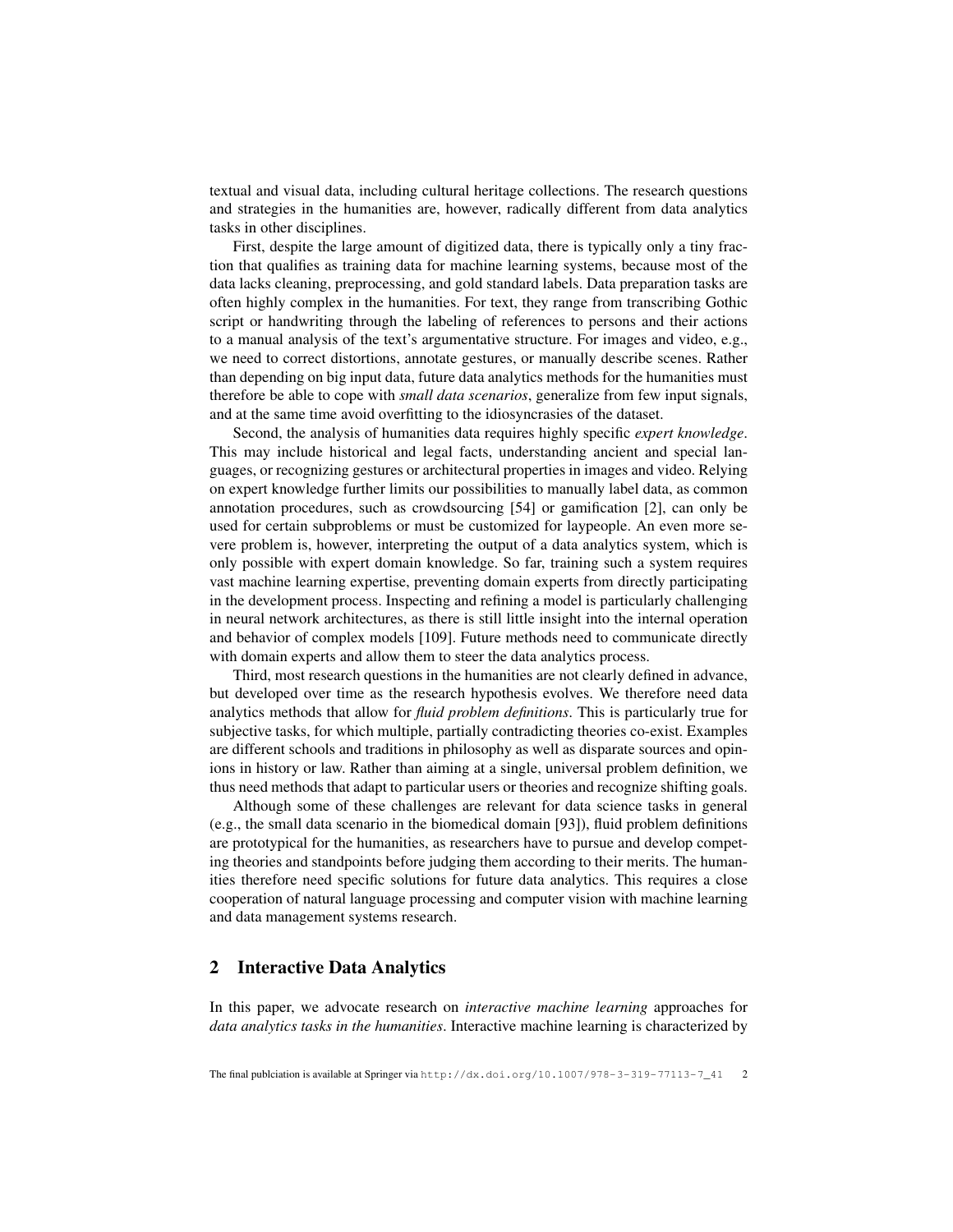incremental model updates based on a user's actions and feedback, yielding a system that is simultaneously developed and used. Rather than teaching a machine learning system with a predefined set of training instances, as is the most common practice today, we envision an intelligent system that a user teaches by *using* it. This is triggered by the insight that a user will not necessarily start with a pre-defined concept that must be modeled as accurately as possible (as is often assumed in machine learning); the concept sought after is likely to evolve during the discovery process and, hence, during the process of selecting data and training a machine learning system.

Indeed, this is akin to *active learning*—the system may ask the user to label a certain instance while learning—but transgresses it by removing the strong focus on data labeling. Active learning removes the passivity of the learning system which, in the classical setting, only receives data, and allows it to actively pose questions on the data. However, the teacher (i.e., the human expert) is passive in the sense that she has no direct influence on the models that the learner induces from the data. Her only way of influencing the results is via the provided data or labels. For that reason Shivaswamy and Joachims [\[94\]](#page-20-2) extended this towards *coactive learning*, where the teacher can also correct the learner during learning if necessary, providing a slightly improved but not necessarily optimal example as feedback.

In *interactive learning*, we envision a process where the teacher and the learner not only interact at the data and example level, but also at the model level itself. The user should be enabled to directly interact with the model, to provide feedback on the model that influences the learner, or to even directly modify parts of the learner. This way, learning becomes a fully co-adaptive process, in which a human is changing computer behavior, but the human also adapts to use machine learning more effectively and adjusts his or her data and goals in response to what is learned. This requires on the one hand ways for communicating information or feedback about the models to the learner, and, on the other hand, relies on innovative methods for communicating learned models to a domain expert who is typically inexperienced in machine learning. Thus, we envision future interactive data analytics to essentially consist of four components:

Interactive Data Acquisition: The domain expert and the learning system need to interact to acquire the appropriate data as well as for annotating and labeling the data.

- Interactive Model Development: Besides influencing the learning process by providing suitable training data, the domain expert can interact with the learning algorithm during the model's construction and use this to continually alter and refine the model.
- Interactive Model Interpretation: The learned model is not passive and intransparent, but can be actively understood and explored by the domain expert.
- Interactive System Support: To support the iterative learning process and the effective human–computer interaction under real-time constraints, it is essential to link interactive machine learning with data management systems.

All four components have, to some extent, been explored in the literature before, but for interactive data analytics it is essential that all four are realized and tightly integrated so that their synthesis facilitates the interaction between the domain expert and the analytics tool at multiple levels. Figure [1](#page-3-0) shows how the four components enrich the traditional data analytics process based on explicit feedback in the form of labeled data.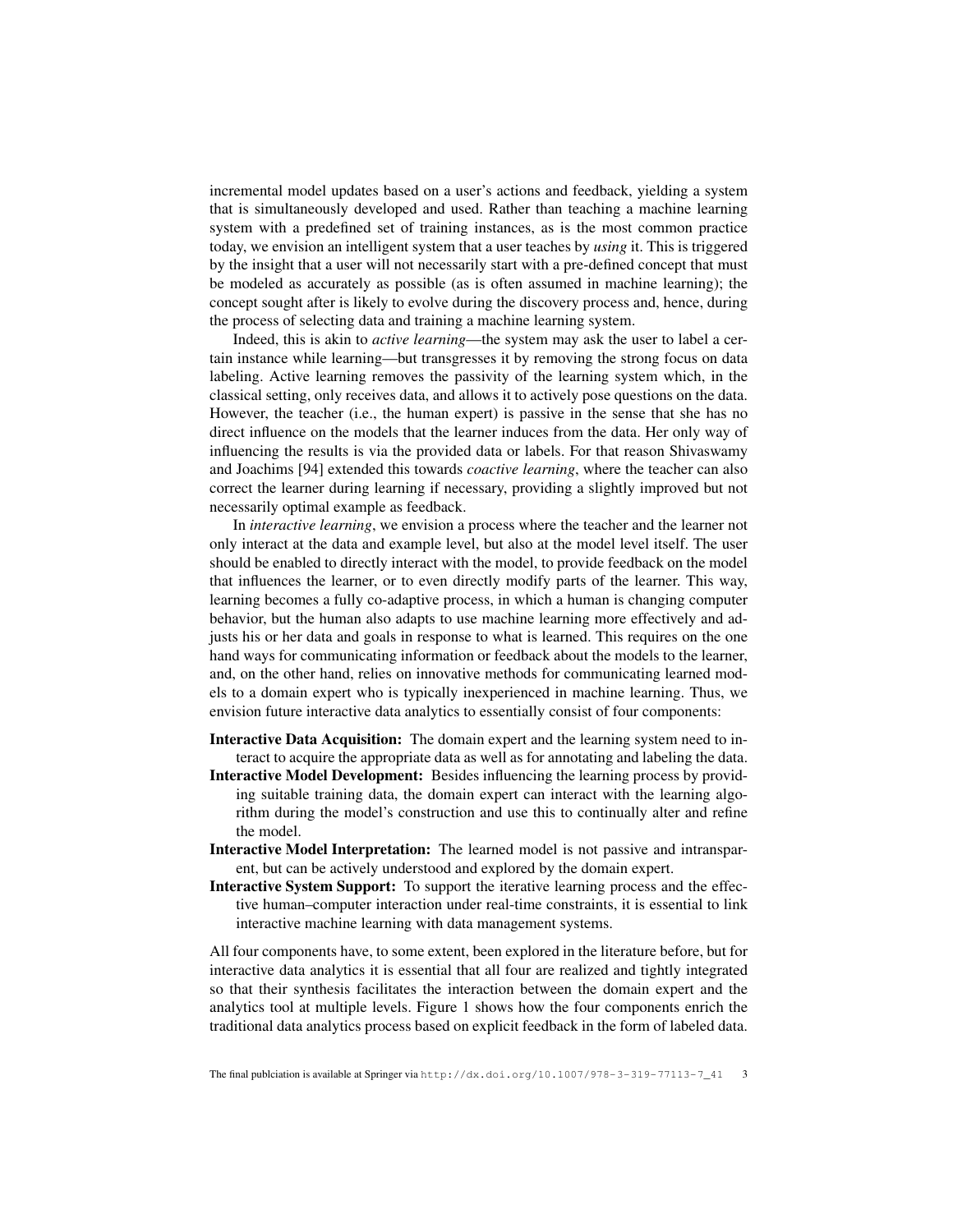

<span id="page-3-0"></span>Fig. 1. Overview of our interactive data analytics vision: Besides the traditional approach (gray arrows) of training a learner by explicit feedback in the form of labeled data, the learner should be enabled to actively pose questions to the teacher, integrate implicit feedback and direct changes to the underlying model as well as foster interpretation of the learned model yielding a fluid task definition. The machine learning setup is backed by interactive system support to ensure the learner's response in real-time.

By putting the human in the loop, we can approach data analytics methods also in small data scenarios requiring expert knowledge, as it is the case in the humanities. The interactive learning paradigm does not only allow a user to steer the learning process, but also to simultaneously develop the actual task and learning goal.

It should be noted that the general idea of interactive machine learning is anything but new. De Raedt and Bruynooghe [\[80\]](#page-19-1) used the term already in 1992 for a logical rule learning system that interactively queries the user whether a newly learned rule is considered correct. Interactive machine learning gained also some attention during the *Intelligent User Interfaces* conference series, since Fails and Olsen [\[29\]](#page-16-1) introduced an interactive approach for image segmentation in 2003. Unlike in previous works, the users of Fails and Olsen's system are more than oracles for assessing the learning process. Instead, the users roughly crayon the outlines of an object and iteratively refine their input as the system updates its prediction. Or consider the GrabCut system due to Rother et al. [\[86\]](#page-19-2). It takes this further and considers different interaction modes to make the communication between the user and the learner more efficient. This is what Amershi et al. [\[4\]](#page-15-2) later entitled as "power to the people": the users teach a machine learning system by demonstrating how it should behave, rather than just providing a (large) number of hand-labeled training instances.

This learning paradigm is known as *imitation learning* or *learning from demonstration* [\[88,](#page-19-3)[6,](#page-15-3)[5,](#page-15-4)[77\]](#page-19-4). Though it is an active research topic at the *Neural Information Processing Systems* (NIPS) conferences, research continues to focus mostly on teaching robots. To facilitate data analytics for the humanities, however, we need to leverage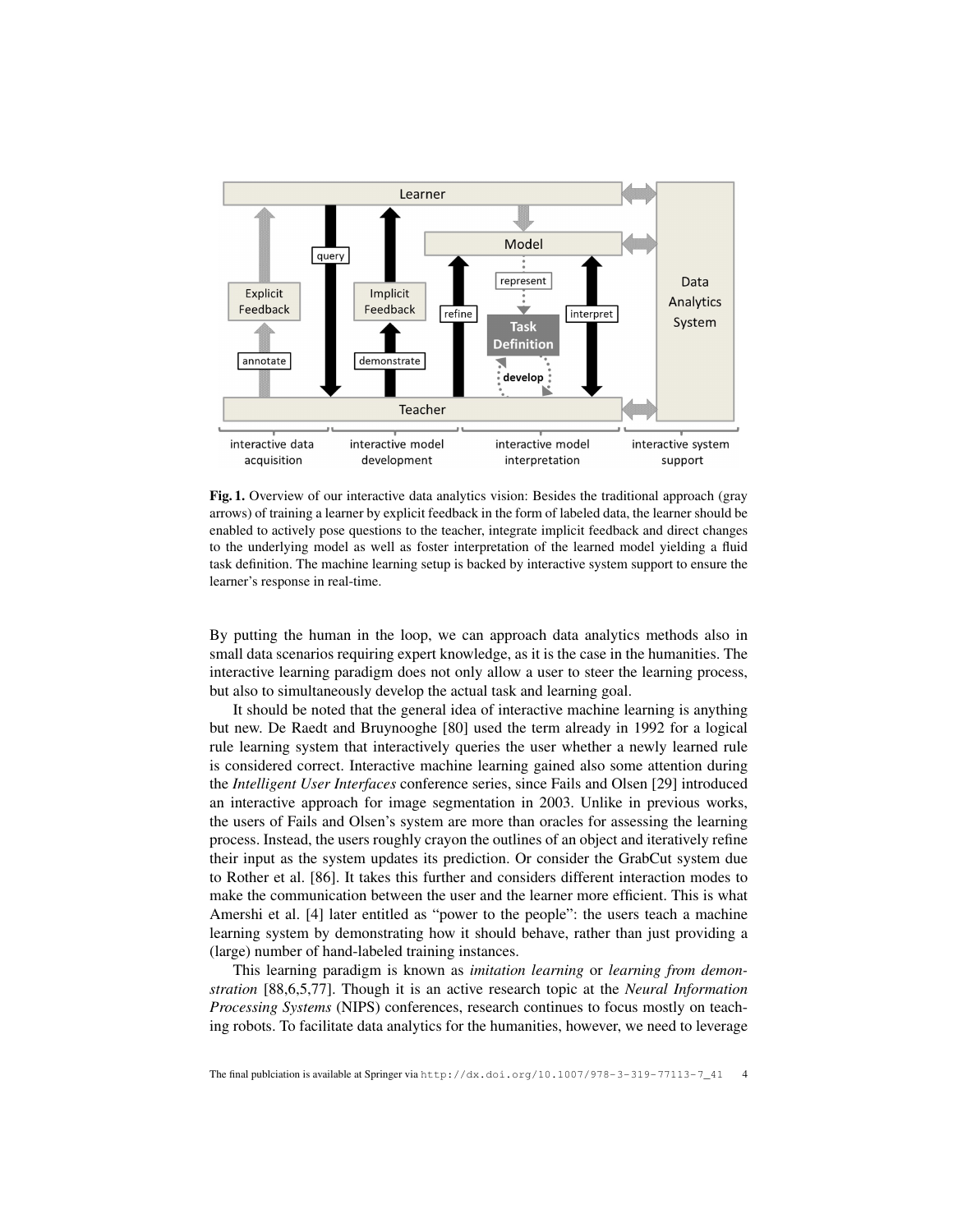methods for text and visual data, which to date have only been cursorily researched. Despite image segmentation [\[29](#page-16-1)[,86](#page-19-2)[,37\]](#page-16-2), there is recent work on natural language generation [\[55\]](#page-17-2) and natural language understanding [\[104\]](#page-20-3). The advantages of learning from demonstration are backed up by the user study by Cakmak et al. [\[15\]](#page-15-5), who found that a standard approach to active learning is not perceived as a "real interaction" and some users complained about an imbalanced and badly structured stream of inquiries that hindered effective teaching to some extent. This was different in a setup that allowed users to ask the robot themselves, as the learning felt more natural.

Moving on with interactive approaches to data analytics for text and visual data is relevant for a large number of tasks in the humanities. A prototypical application is argumentation analysis. This is relevant for communication science (e.g., the analysis of political speeches), philosophy and ethics (e.g., controversial standpoints about cloning), history (e.g., changes in the public debate about corruption), and journalism (e.g., evidence retrieval and fact checking in news items). Typically, these use cases have a high impact on our society, but no clear, predefined task definition. There are, for instance, multiple competing theories of argumentative structures or how to define a fact. Instead, researchers approach a task from different perspectives with research questions that evolve while working with the data. Most tasks would benefit from a multimodal analysis, as text, images, and video (e.g., of political debates or to generate evidence for fact checking) contain complementary information.

In the remainder of the paper, we describe in detail our vision of interactive data analytics for the humanities and how we need to go beyond previous work. In section [3,](#page-4-0) we introduce an integrated example for a fluid task in argumentation analysis within the social sciences. We cover a wide range of methods and techniques from machine learning, natural language processing, computer vision, and data management systems. Following our four components, we first discuss techniques for interactive data acquisition in section [4.](#page-5-0) In section [5,](#page-8-0) we then argue for means of allowing users to directly participate in the model development, for instance, by demonstrating how the learner should behave. This is closely linked to interactively interpreting the learned model in section [6](#page-10-0) by tracing a learner's decision and understanding the model internals, allowing the teacher to effectively guide the learning. Finally, we discuss methods of interactive system support in section [7](#page-11-0) to deal with real-time constraints and effective visualization of the results. In section [8,](#page-14-0) we conclude the paper.

# <span id="page-4-0"></span>3 A Visionary Example: Argumentation Analysis

To demonstrate the potential of the interactive data analytics paradigm, we consider the following integrated example targeted towards argumentation analysis in the humanities. Imagine a social scientist  $(S)$  investigating a controversial research question such as "Should Europe accept more refugees?" by using the envisioned interactive data analytics system  $(D)$  with the goal of compiling a customized summary of the relevant standpoints and arguments present in arbitrary web sources.

In the first step,  $S$  acquires data by advising  $D$  to crawl relevant documents and video clips from a newspaper, YouTube, and a number of online forums dedicated to discussing the European Union. Instead of implementing this step as a preprocessing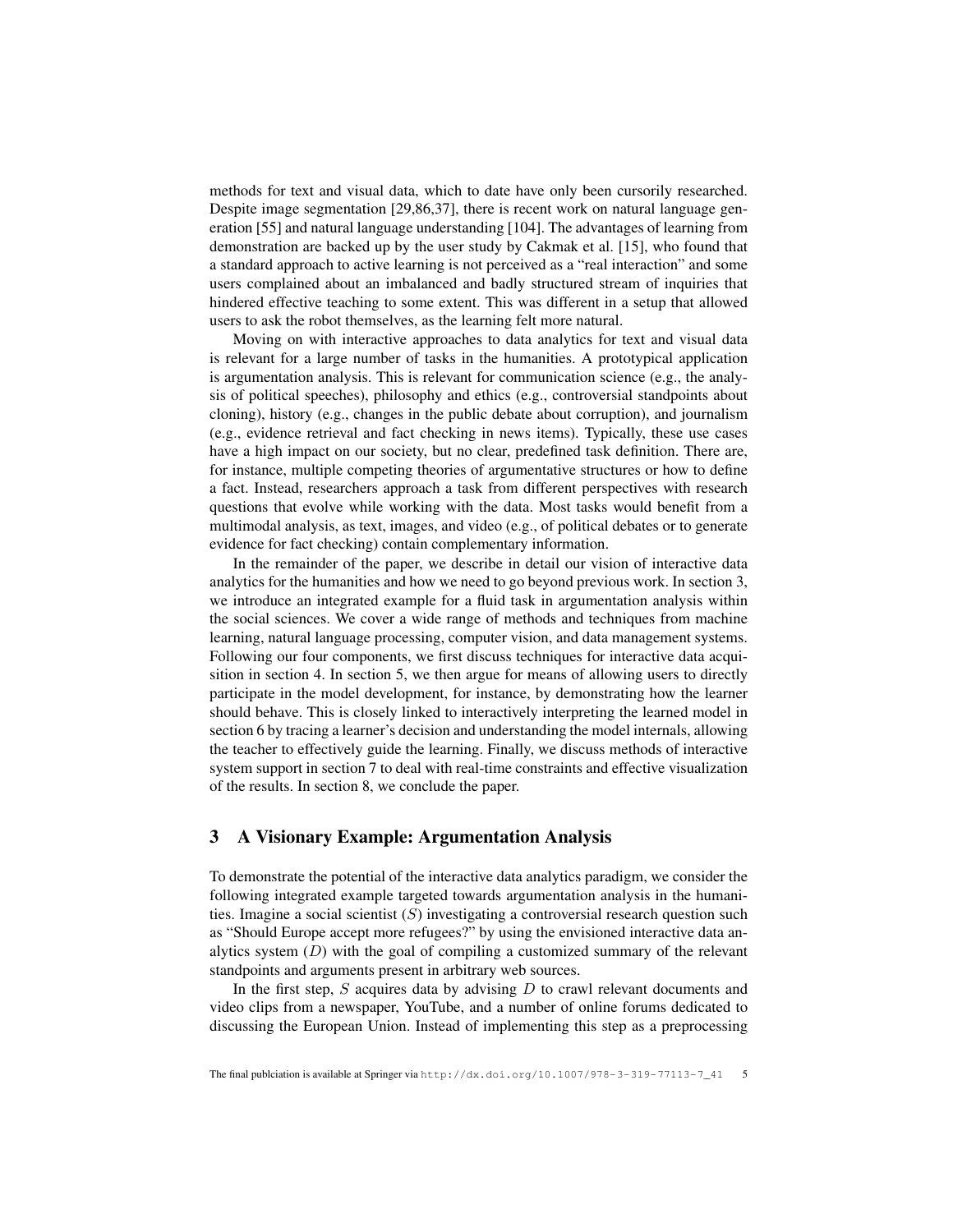step tweaked by an information retrieval specialist, D would come up quickly with a few first results and asks S to select the ones that best fit her needs. D would pick up this feedback and iteratively refine both the crawling and the relevance ranking of the results. Already while the corpus is growing, S and her team would annotate some of the retrieved documents and individual scenes in the video clips, e.g., for claims and premises. From these annotations, D would develop a machine learning model that cannot only improve the information retrieval and exploration, but also pre-annotate the crawled documents to allow  $S$  to correct the system responses rather than having to create all annotations from scratch. Since  $S$  is not satisfied with the initial quality of the model, she first asks her colleague for a large annotated dataset of claims and premises and guides the system in transferring knowledge about how to effectively detect claims and premises although the newly crawled data spans totally different genres and domains. In the interplay of responding to system queries and annotating new data,  $S$  explores the dataset while it is developing. By observing which documents  $S$  prefers and that she tends to skip the first two minutes of a video,  $D$  gets a better notion of what is important for the task.

As the data grows and  $S$  feels that the claim and premise annotations work much better, she starts to label argumentative fallacies, such as the *shifting the burden of proof* fallacy as in: "There must be thousands of terrorists immigrating to our country. I challenge you to prove me wrong!" To this end,  $S$  starts with rather broad fallacy categories and iteratively refines them. D needs to adapt the learned model on-the-fly and assist S, for example, by suggesting a decision boundary between overly large, inhomogeneous groups of fallacious arguments. At several points,  $S$  is puzzled why  $D$  suggests a certain fallacy type, so she asks the system for explanation.  $D$  might respond that the decision is largely influenced by certain parts of a neural network, for which  $D$  shows a visualization.  $S$  soon finds that the voice recognition component keeps conflating *refugee* and *refuse*. Therefore, she draws an improved decision boundary into the visualization, which yields a strong constraint during retraining of the model.

Having analyzed much of the crawled data,  $S$  gets interested in ordering the arguments in a timeline. She asks  $D$  to do this by marking where the document or video creation time can be found. She also demonstrates that  $D$  should select the most important arguments and place the oldest argument at the top and the newest argument at the bottom. While doing so, she decides that it would make more sense to mark related arguments, which is why she introduces a separate column per argumentative strand.

This integrated example demonstrates that concepts sought after are likely to evolve during the discovery process and, hence, when selecting data and training a system. S starts with practically no data, but generates everything while she develops the research question and the result format. The envisioned system has to be highly flexible and interactive so that  $S$  can make all these inputs herself while  $D$  responds in real-time—even though the processing of the entire dataset might still be running in the background.

## <span id="page-5-0"></span>4 Interactive Data Acquisition

In a traditional data analytics setup, a machine learning algorithm is trained with massive amounts of data. This is particularly true in recent approaches making heavy use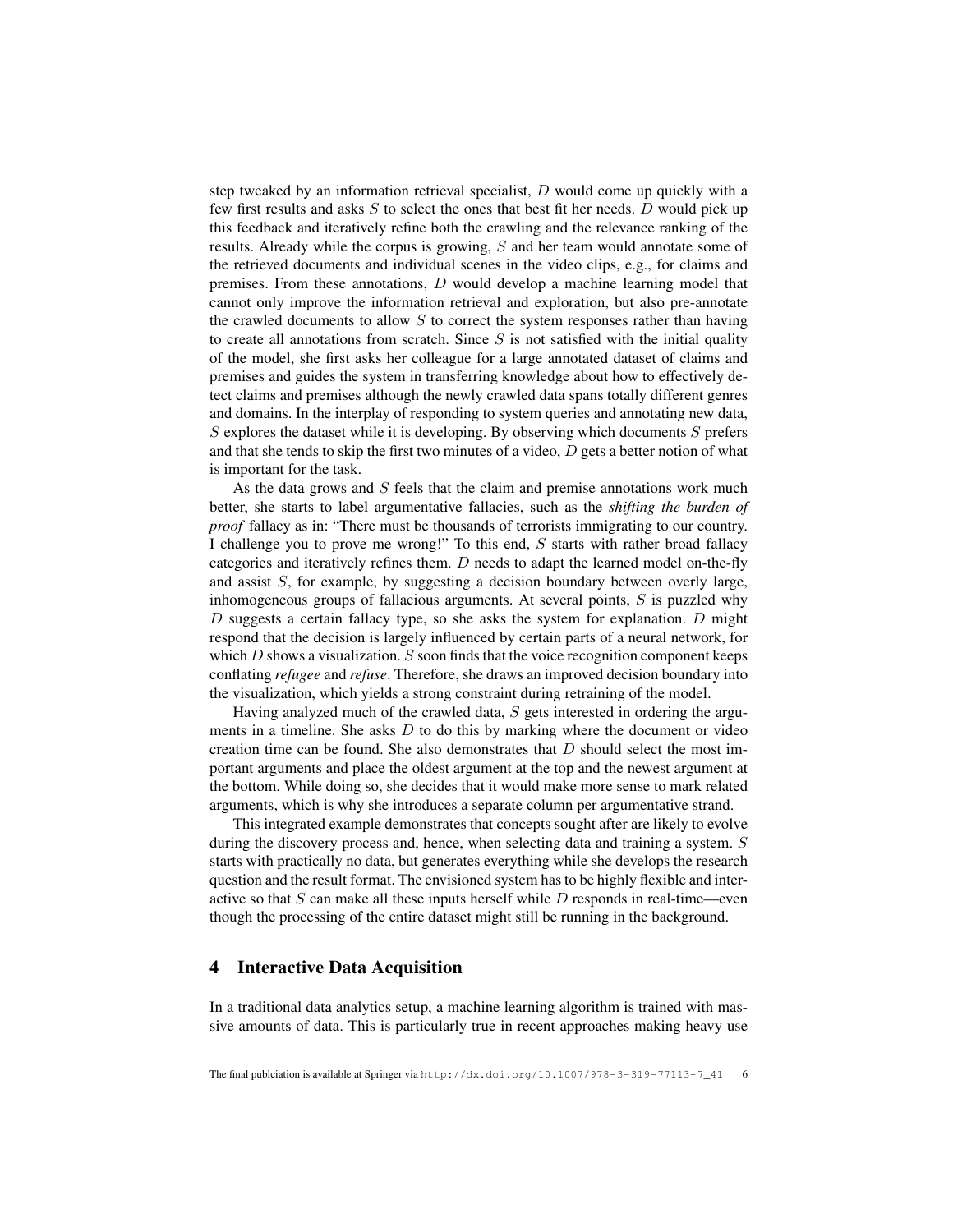of deep neural networks [\[57\]](#page-17-3). Acquiring such large amounts of data is, however, a key problem in the humanities, where annotations typically depend on expert knowledge. We are thus facing small data scenarios, in which the learner often has no initial data for the current domain or task at all—which is generally known as the *cold-start problem*

To address this problem, new methods are needed to make better use of existing data and obtain new annotations for learning as efficiently as possible. Interactive annotation processes offer the opportunity for learners to request feedback when they are uncertain (active learning) and for human teachers to gradually refine the model while they are annotating (online learning) or intervene when they encounter mistakes. With interactive data acquisition, learning and annotation should become a single intertwined process that is guided by the teacher to rapidly learn a good model.

Research in *active learning* provides a first step into interactive data analytics by transgressing the conventional model of machine learning [\[20,](#page-15-6)[91\]](#page-19-5). Active learning has already found frequent use in natural language processing (e.g., [\[70,](#page-18-0)[3,](#page-15-7)[33\]](#page-16-3)), in particular also for annotating texts [\[103\]](#page-20-4). For example, the open-source annotation tool WEB-ANNO has recently added active learning techniques for suggesting potential annotations to the annotator [\[108\]](#page-20-5). In computer vision, active learning has been investigated for object categorization [\[45\]](#page-17-4), where a human teacher interactively labels images with the corresponding object categories, or for object attributes [\[74\]](#page-18-1). This paradigm has also been applied to domains where only experts are able to provide the appropriate fine-grained category information [\[12\]](#page-15-8).

Typically, active learning techniques focus on identifying examples for which the currently learned hypothesis is most uncertain in its prediction. Using the most unreliable matches of the current hypothesis in the text to query the annotator for more information is the key idea of uncertainty sampling [\[58\]](#page-17-5), a variant of which has, e.g., been applied to learning statistical grammars [\[8\]](#page-15-9). Bayesian active learning is a commonly used technique to globally optimize uncertainty [\[44\]](#page-17-6). Many classifiers not only yield a prediction but also a confidence score or probability value indicating the reliability of the prediction. Alternatively, uncertainty can be measured using the disagreement in a committee of diverse classifiers [\[92\]](#page-19-6). It may also be good to select batches of examples instead of single ones [\[13\]](#page-15-10).

The active learning paradigm is particularly suited for dealing with the cold-start problem in the humanities, as it yields very steep learning curves [\[42\]](#page-17-7). To date, however, the available active learning methods are severely limited in the types of annotation and learning tasks they may be applied to. For instance, the active deep learning networks proposed by Zhou et al. [\[110\]](#page-20-6), focus on atomic user annotations (e.g., sentiment labels). In contrast, our humanities setting requires a suitable representation of complex analysis units composed of multiple variables of different types, such as events, claims, or gestures. The representation also has to reduce the burden of the domain experts to express their expertise to the learning system. Experts may have many years of experience, and simply using only data and labels ignores all of the valuable insights that they could offer. As an example, the expert may say that if the author of a short story is "Edgar Allan Poe" then the preferred genre of the story is "mystery". Thus, users may provide programs that label some subset of the data as proposed by Ratner et al. [\[82\]](#page-19-7). This *data programming* is an instance of *statistical relational learning* [\[26\]](#page-16-4),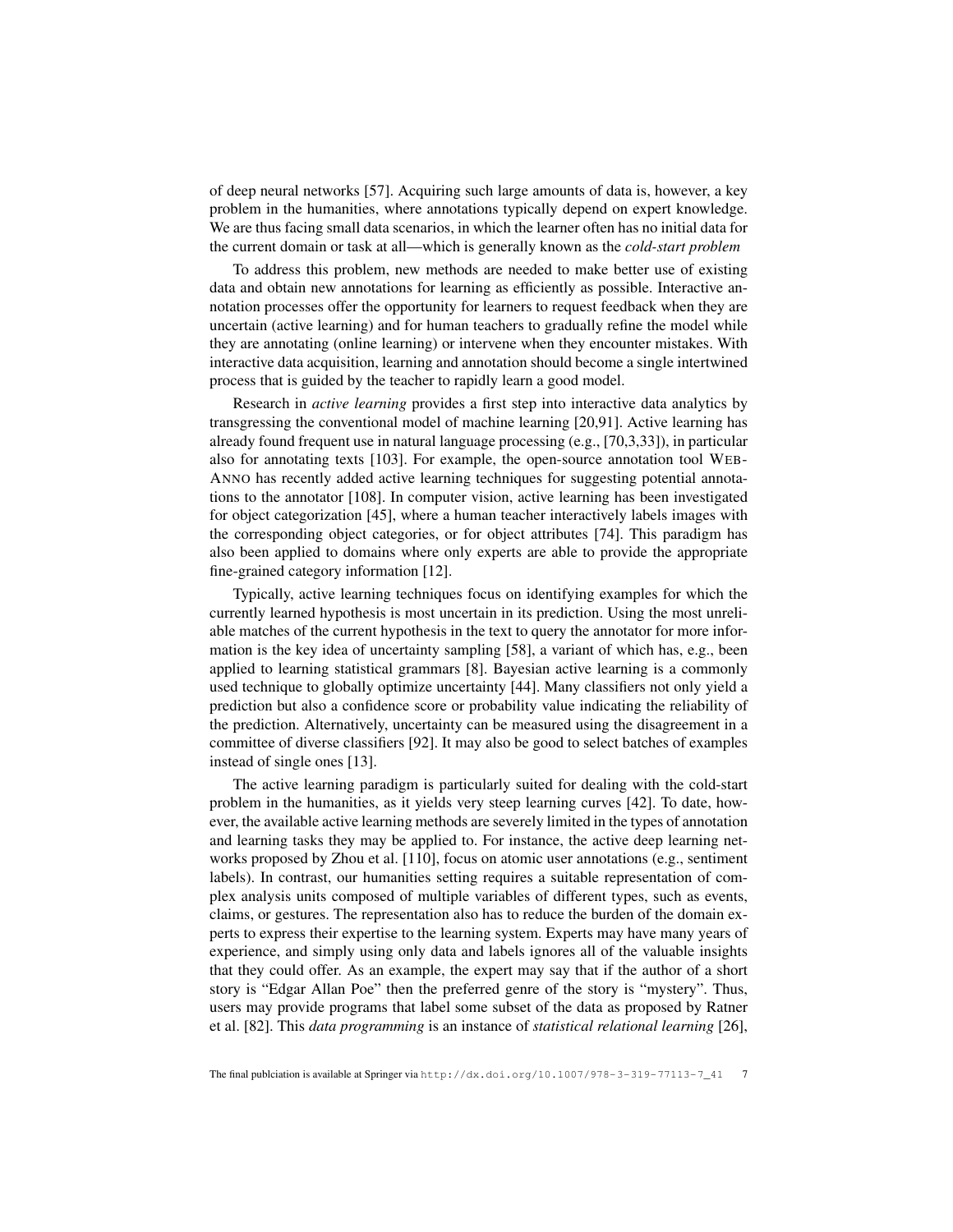which learns models in domains such as the humanities with both complex relational structure—variable number of objects of different types with relations among them and rich probabilistic structure. This generalizes weakly-supervised learning [\[107\]](#page-20-7) and allows for a seamless integration of different learning systems and knowledge bases.

However, while users are domain experts they are not machine learning experts. Thus, deciding what knowledge to provide to the learner apriori is a difficult problem. Even if users were able to intuitively offer their knowledge, it is impractical for them to completely summarize years of experience before the learning starts. Hence, the learning algorithm should *actively seek advice* from the user as proposed by Odom and Natarajan [\[69\]](#page-18-2). For instance, the learner may ask the user, "What is your choice of label if a student and a professor are co-authors?" The expert replies saying, "I prefer the student to be advised by the professor". This preference is then explicitly weighed against the data while continuing to learn the model.

Making use of unlabeled data for training is generally an attractive way of addressing the cold-start problem and small data scenarios. Unsupervised (as well as semiand weakly-supervised) learning methods incorporate general knowledge in the model design and use this to *extract latent structure* from unlabeled data. This latent structure simplifies the learning problem without relying on annotated training data. Early work aimed at giving recommendations based on sparse data [\[89\]](#page-19-8). Similar techniques have been transferred to a number of natural language processing (e.g., semantic analysis [\[10,](#page-15-11)[102\]](#page-20-8)) and computer vision [\[84,](#page-19-9)[73\]](#page-18-3) tasks. Unsupervised methods can further accelerate the learning process by identifying structure in the data before training data is available. Bayesian and approximate Bayesian methods, such as variational autoencoders [\[52\]](#page-17-8), provide novel techniques for handling this uncertainty within a deep model. The challenge is to identify such suitable models that are general enough to suit the variety of learning tasks that the system must adapt to.

We can also leverage data that has been labeled for different, but related annotation schemes or tasks using *transfer learning* [\[72\]](#page-18-4). Daumé III [[25\]](#page-16-5) introduced a simple method for domain adaptation using an augmented feature space, and Kim et al. [\[51\]](#page-17-9) suggest using label embeddings for cases in which the annotation schemes vary substantially. Recent work has introduced new methods for transferring information from different hidden layers in deep neural networks for image representations [\[71,](#page-18-5)[62\]](#page-18-6). The potential for transfer learning in expert-based data analytics tasks has not yet been fully explored and typically has not considered the transfer of personalized models between similar people. However, this will be necessary for subjective tasks in which humanities researchers follow alternative hypotheses or analysis strategies (e.g., different argumentation theories). Though these researchers aim at developing a personalized, usercentered model, they can benefit from integrating general latent properties of the task that hold across multiple strategies, or that are highly similar to other users.

*Crowdsourcing* has been successfully used to generate large amounts of labeled data in both natural language processing and computer vision. Major challenges to applying crowdsourcing for humanities tasks are fluid task definitions and the need for expert knowledge. There have been several attempts at modeling complex annotation tasks as games with a purpose [\[2\]](#page-15-1) (e.g., for predicting protein structures [\[21\]](#page-15-12)), but so far there is little work for humanities data. As crowdsourcing is limited to clearly defined tasks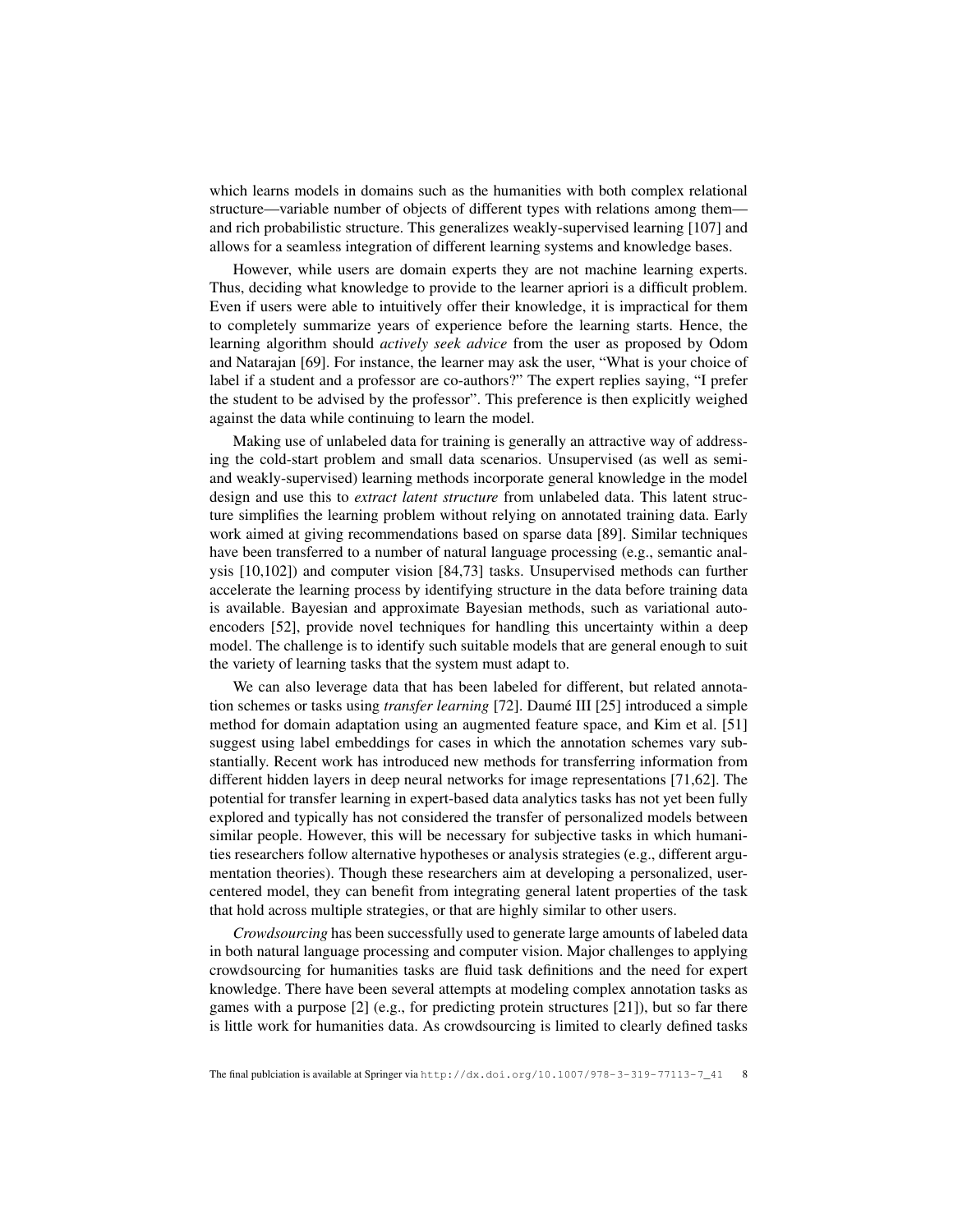[\[14\]](#page-15-13), it will be necessary to interactively translate a vaguely defined task to a clear-cut description that is comprehensible for lay workers – or identify subproblems for which this is possible. Recent work approached the task of intelligently selecting a worker's task to optimize annotation cost and quality [\[105](#page-20-9)[,47](#page-17-10)[,95\]](#page-20-10). While this improves learning rates, it is also a way to iteratively match a worker's skills with the (latent) demands of the task. Other works have focused on machine learning methods that are suitable for learning in the presence of the high numbers of comparably unreliable labels that often result from crowdsourcing annotations [\[41\]](#page-17-11).

#### <span id="page-8-0"></span>5 Interactive Model Development

Humanities experts each have their own personal working style and complex, changing goals, yet existing tools typically assume a static model that cannot adapt on-the-fly to the user's needs. These tools do not account for the different steps the user may take to complete a task, and do not learn how best to present information to assist the user at each stage. Furthermore, model development depends entirely on explicit annotations from the user. A new, dynamic approach for interactive model development is needed to adapt to such fluid problem definitions through both explicit and implicit user feedback.

Explicit annotation is time-consuming and typically constrains the user to a single, narrow way for passing information to the model—most often by labeling instances with one of multiple predefined classes. Annotation costs can often be considerably reduced by learning from multiple types of user feedback, including the implicit information in user navigation patterns recorded as mouse clicks. This feedback may not be in the form of class labels that can directly be used to train a model but may instead represent a choice for one action over another. For example, a user clicking on an item in a list may be interpreted as a preference for that item over the other items in the list [\[79\]](#page-19-10). Developing a ranking model from such pairwise comparisons is the goal of *preference learning* [\[31\]](#page-16-6). For example, Dzyuba et al. [\[27\]](#page-16-7) infer a general ranking function for patterns from user-provided feedback over a small set of patterns. Training preferences for such models can be implicitly inferred from the user's behavior [\[79\]](#page-19-10).

A further complication is the inconsistency of such implicit feedback signals, which are likely to have varying levels of noise or bias over time. Bayesian techniques have been successfully used to handle such unreliability when learning from pairwise preferences [\[18\]](#page-15-14) or combining crowdsourced classifications with labelers whose behavior changes over time [\[96\]](#page-20-11). Such techniques could be used to train models for analyzing language or image data with multiple types of user feedback, and can be integrated using variational inference [\[7\]](#page-15-15), which allows composition of models in a modular fashion. Recent works on deep exponential families [\[81\]](#page-19-11) and variational auto encoders [\[52\]](#page-17-8) show how this idea can be executed to create deep models using approximate Bayesian methods for complex modeling tasks.

As well as tailoring models of data to individual users, an interactive approach to humanities tasks could adapt the way that models are used to select and present information to assist users with different steps in a complex analysis task. Depending on the end user's perspective, the way that model outputs are presented may have very different costs or benefits. For example, omitting a crucial piece of information from a summary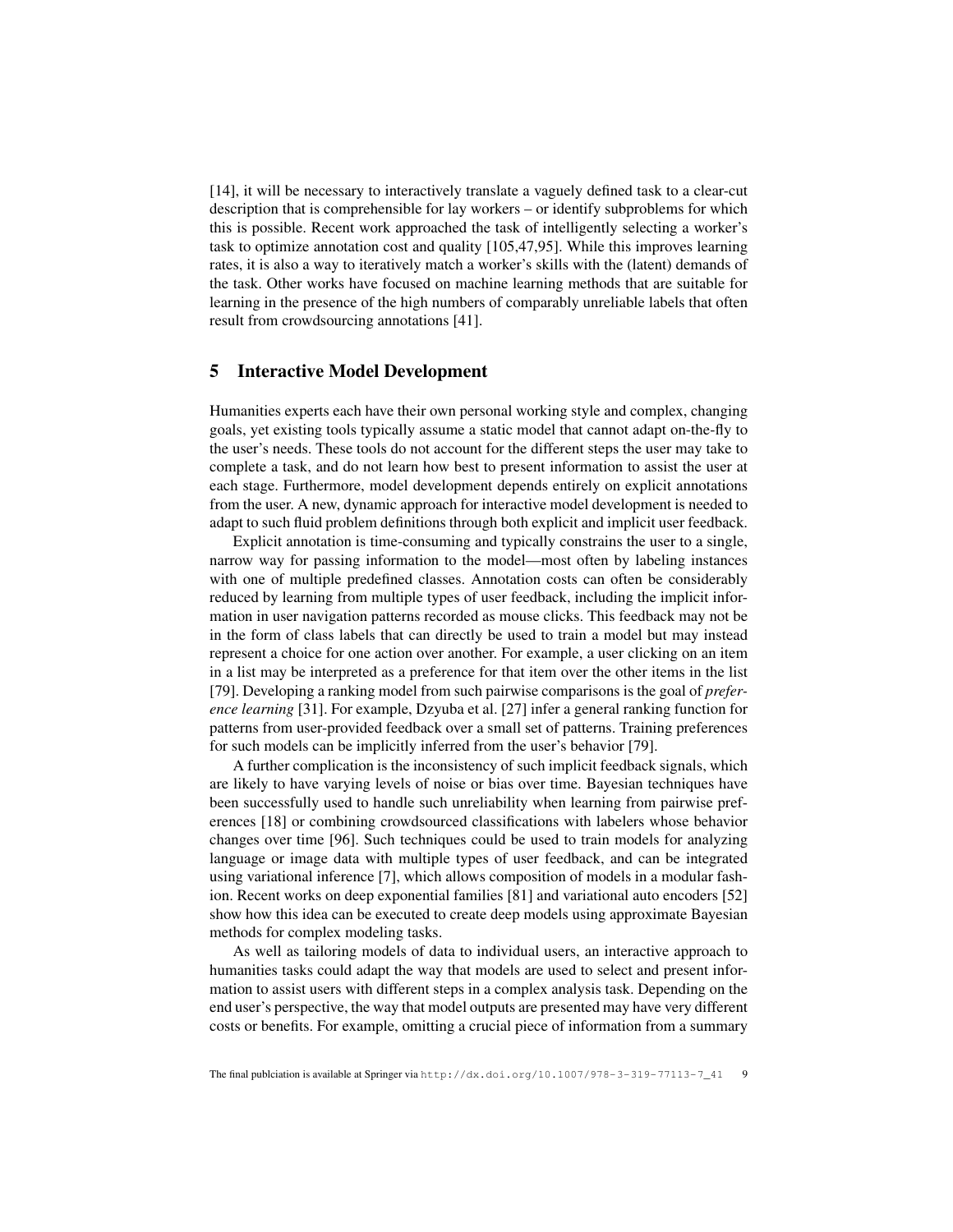of an argument may have higher cost than including redundant text. The learner may also request feedback explicitly, but the future benefits of learning from this information must be traded off against the time the user takes to provide it and the need to provide her with immediate benefits. This balance is known as the *exploration vs. exploitation trade-off*, and can be optimized using reinforcement learning (RL) techniques [\[99\]](#page-20-12). To apply RL, we view our interactive scenario as a partially observable Markov decision process (POMDP), in which the agent aims to maximize a cumulative future reward by choosing an action given the current state of its environment. The state includes the available text and visual data, latent structures inferred from that data, such as arguments, as well as user behavior data (e.g., a record of clicks) and latent variables representing the user's preferences and task. The agent can perform different actions such as choosing information to present to the user, how this should be presented (e.g., the order of a list), and explicitly requesting feedback. The reward indicates the value of the new state to the user but may not be provided explicitly, so may need to be inferred from implicit feedback. The task of the learning system is to learn a so-called policy that lets it choose its actions in a way that maximizes the expected reward. A successful approach for complex tasks with large state spaces are relational RL [\[56\]](#page-17-12) and deep RL [\[66\]](#page-18-7), but this may require a large number of steps to train. In practice, the agent may encounter previously unseen states, which can be handled effectively using Bayesian RL to account for the uncertainty in the best course of action [\[34\]](#page-16-8).

A crucial issue for interactive model development is that the learning system develops a model of the user and her task, so that techniques such as RL can effectively reduce the amount of interaction required. In machine learning, several techniques have recently been developed to facilitate what is also known as *apprenticeship learning*. Such techniques can be employed to learn human skills that the experts cannot directly communicate, or to personalize interaction processes.

Most notably, variants of RL have been developed that do not aim at optimizing a system's behavior by trial and error given a numeric feedback signal, but instead try to mimic observed behavior. The corresponding field—*learning from demonstration*—has become particularly successful in robotics [\[88,](#page-19-3)[6,](#page-15-3)[5\]](#page-15-4) but has not yet been popularized in applications in the humanities. *Inverse reinforcement learning* [\[1](#page-15-16)[,68](#page-18-8)[,67](#page-18-9)[,77\]](#page-19-4) is such a technique, where the goal is to learn a hidden reward function, which may guide the teacher's observed behavior.

When working with a fluid problem definition, the relevance of previously accumulated data varies over time depending on the user's current task. Models must adapt to this *concept drift*, for example, by employing Bayesian techniques to handle the uncertainty caused by changing user behavior [\[96\]](#page-20-11). The long-term value of data must also be taken into account when acquiring explicit feedback from a user. Techniques for *lifelong machine learning* [\[19\]](#page-15-17) could be brought to bear on this problem by providing mechanisms for balancing long-term value against the cost of interrupting a user [\[46\]](#page-17-13).

A necessity for an interactive collaboration between a data analytics system and a human domain expert is that the machine learning algorithm does not need to be configured by a data science expert. This includes problems such as the automated selection of an appropriate algorithm [\[60\]](#page-18-10) and tuning its hyperparameters [\[40\]](#page-17-14). For example, AUTO-WEKA is an extension of the WEKA data mining and machine learning library,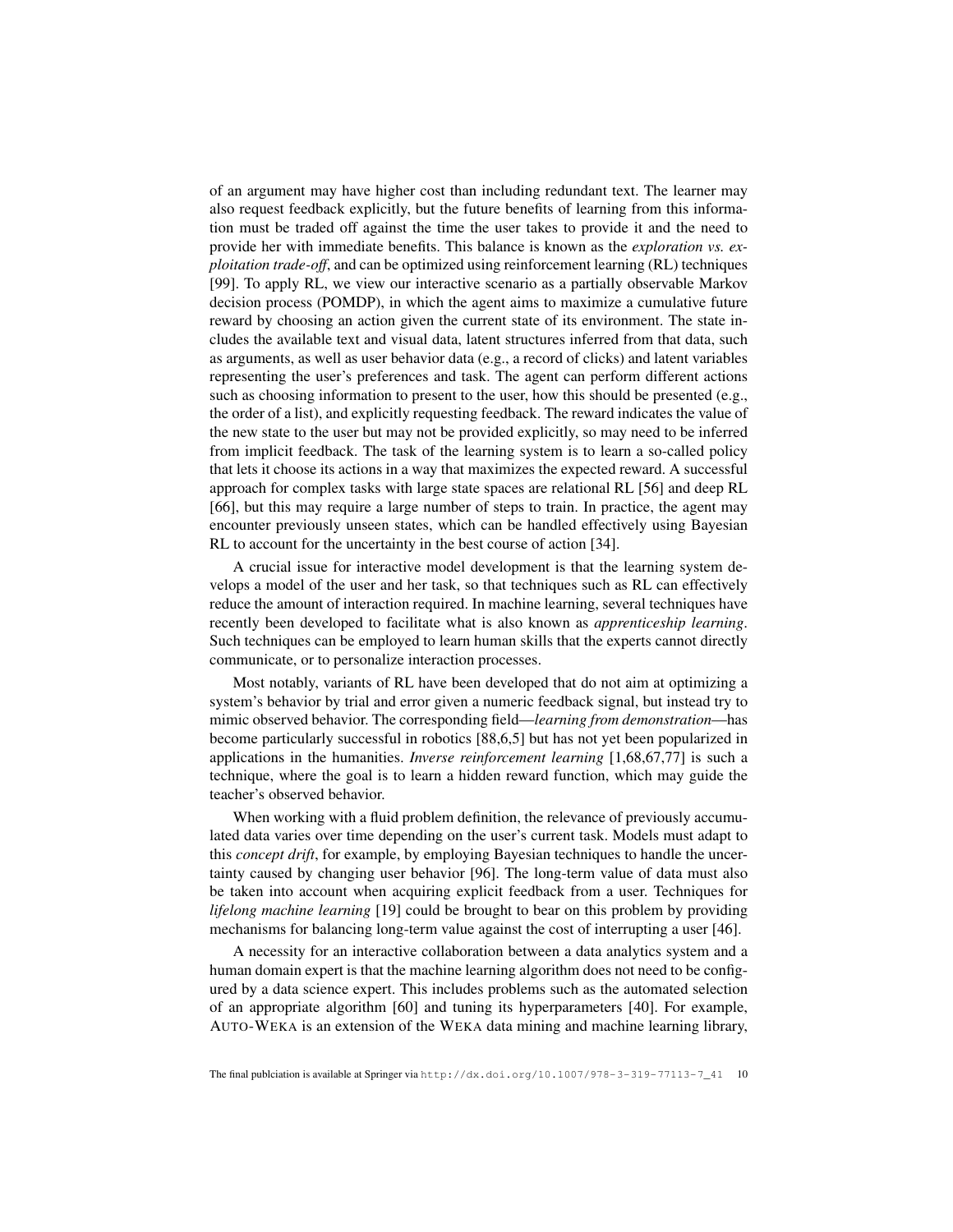which can automatically find an appropriate configuration for a given learning task [\[101\]](#page-20-13). Humanities experts could also be empowered to directly modify the model, for example, by defining logical rules that alter neural networks models [\[39\]](#page-16-9). Another relatively unexplored approach would be to allow users to provide feedback to an *attention mechanism*, which directs a neural network to focus on the relevant parts of an image [\[24\]](#page-16-10) or piece of text [\[63\]](#page-18-11). Given suitable user interfaces, humanities users could also create new features on the fly that provide useful abstractions from raw data. Intuitive latent features, such as topic clusters, could be modified directly by users, for example, by moving items between clusters. However, extensive modification of the internal components of a model depends on suitable techniques for interpreting models, which we discuss in the next section.

## <span id="page-10-0"></span>6 Interactive Model Interpretation

Most existing machine learning algorithms are integrated into applications as a black box that presents users with one type of output, such as classifications, without exposing them to the underlying workings of the method. However, sophisticated models for vision or language understanding often have multiple components, such as the different layers in a deep network, or multiple algorithms used together in a pipeline. While users should not be expected to understand the details of how a method works, complete opaqueness can undermine a user's confidence in an algorithm because its mistakes become unpredictable, meaning that the user may spend more time checking the automated method's work. An algorithm can indicate confidence in its decisions through probabilities, but these do not provide an explanation of the decision and therefore do not solve the problem. Understanding the model or important parts of it can be crucial when the algorithm encounters a new domain and must transition from a state of ignorance to earn the user's trust in carrying out its intended task. Moreover, in many applications the goal is not so much to maximize predictive performance, but to gain insight into the data. For this reason, one commonly distinguishes between *predictive* and *descriptive data mining*.

Algorithms for descriptive data mining typically rely on a rule-based representation of the results because rules offer the best trade-off between human and machine understandability [\[30\]](#page-16-11). Nevertheless, the aspect of interpretability still needs to be further explored. For example, it is conventional wisdom in machine learning that shorter explanations are better. Occam's Razor, *"Entia non sunt multiplicanda sine necessitate"*, [1](#page-10-1) is often cited as support for this principle. Typically, it is understood as *"given two explanations of the data, all other things being equal, the simpler explanation is preferable"*. However, there are a few rule learning algorithms that explicitly aim for longer rules, and it is not clear that shorter rules are indeed more comprehensible for human experts [\[97\]](#page-20-14). Other criteria, such as semantic coherence of the conditions of a rule, should thus be considered in the learning process [\[32\]](#page-16-12).

For other types of learning algorithms, it is harder but often nevertheless crucial to be able to explain and justify the outputs of the learned model to the user. For example,

<span id="page-10-1"></span> $1$  Entities should not be multiplied beyond necessity.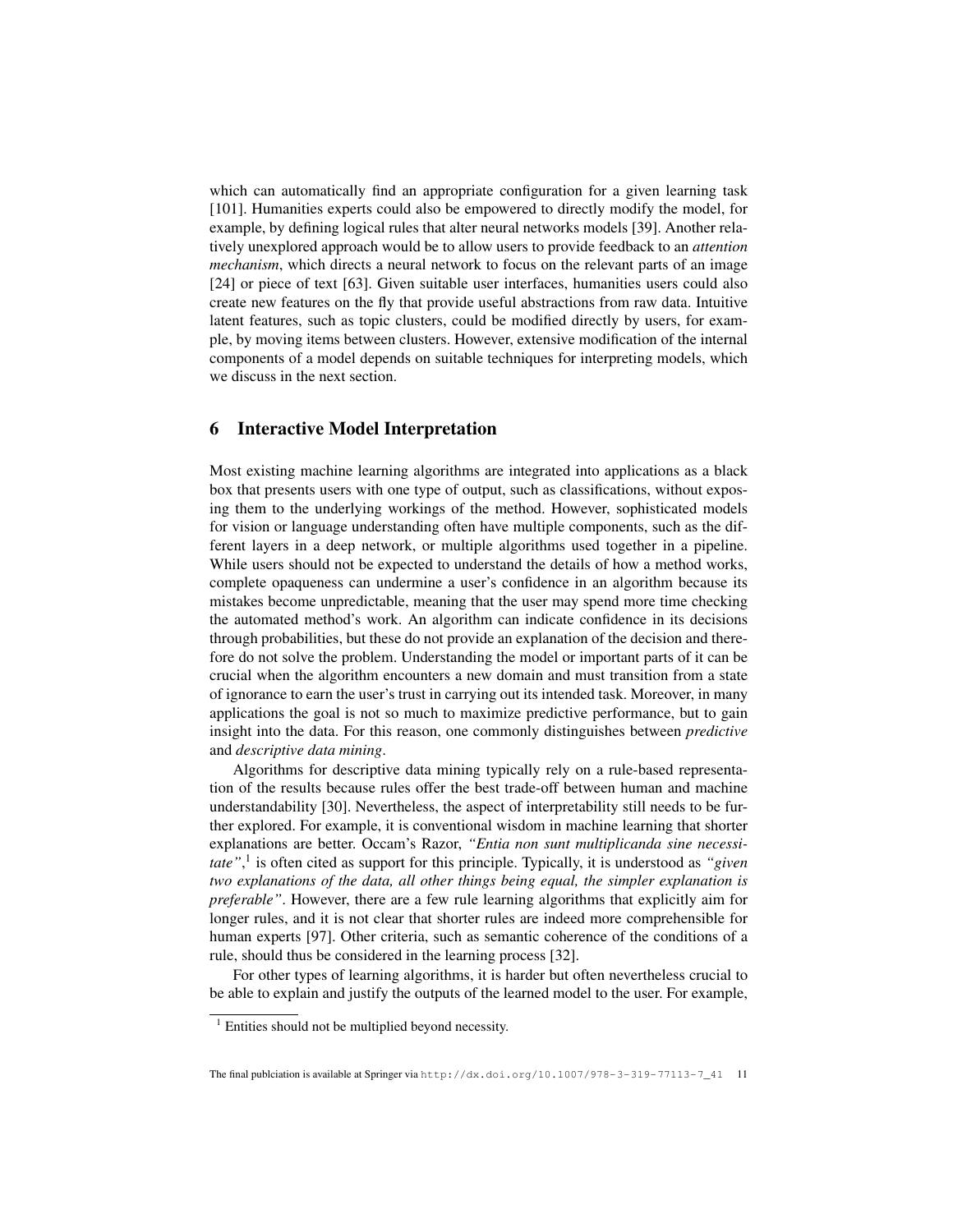the strength of many recent learning algorithms, most notably deep learning [\[57](#page-17-3)[,90\]](#page-19-12), word embeddings [\[64\]](#page-18-12) or topic modeling [\[11\]](#page-15-18), is that latent variables are formed during the learning process. Understanding the meaning of these hidden variables is crucial for transparent and justifiable decisions. Consequently, visualization of such model components has recently received some attention [\[17](#page-15-19)[,109](#page-20-1)[,85\]](#page-19-13). Several works addressed the visualization of a network's long short-term memory (LSTM) and attention mechanisms, e.g., in machine translation [\[87\]](#page-19-14). Hendricks et al. [\[38\]](#page-16-13) identify discriminating features in a deep visual classification task and learn to associate explanations in natural language with such features. Learning human-readable explanations at an appropriate level of abstraction is a core open research question. In any case, the need for learning interpretable models has been identified in several disciplines, and, not surprisingly, workshops at various conferences have been devoted to this topic [\[49](#page-17-15)[,106,](#page-20-15)[35\]](#page-16-14).

A common restriction for most of the above methods is that even though the explanation quality is lifted from a technical to a semantic level, the user is still a comparably passive consumer of the presented models. A key step forward would be if users could directly interact with the provided models, visualize them from different (semantic) angles, pose multiple question types to the data, and, eventually, even correct the models. Systems like MININGZINC [\[36\]](#page-16-15) and relational mathematical programming frameworks [\[48,](#page-17-16)[65\]](#page-18-13), which allow users to declaratively define a data analytics problem with a highlevel constraint-based language, are currently being developed.

A further step ahead would be to allow the user to directly modify parts of the model in interaction with the learner. For example, Beckerle [\[9\]](#page-15-20) explored an interactive rule learning process where learned rules could be directly modified by the user, thereby causing the learner to re-learn subsequently learned rules. Alternatively, one can imagine a user who is able to directly interact with other types of model components, such as hidden layers in a neural network. For example, Hu et al. [\[39\]](#page-16-9) proposed a combination of deep neural models with structured logic rules to foster the interpretation of the model and allow users to (indirectly) steer the learning process. Such an interactive approach is perhaps closer to the way that people train each other – by explaining how they make decisions as well as providing examples. This approach could therefore improve both the user's trust in the model and increase training speed for new tasks and domains by reducing the need to provide numerous examples before the important features are identified. Research towards such truly interactive machine learning systems has just started.

### <span id="page-11-0"></span>7 Interactive System Support

Many systems and tools exist already to support developers when curating complex machine learning models for text and image data (e.g., R and Spark MLLib or TensorFlow). However, these tools are limited in a number of fundamental ways in their support for a human-in-the-loop when curating or developing models. First, existing tools require well-trained data scientists to select the appropriate techniques and adjust the hyperparameters to build models and to evaluate their outcomes. Second, even when working on small labeled datasets, many of these tools still require large amounts of data as background knowledge (e.g., large knowledge bases, corpora, pre-trained em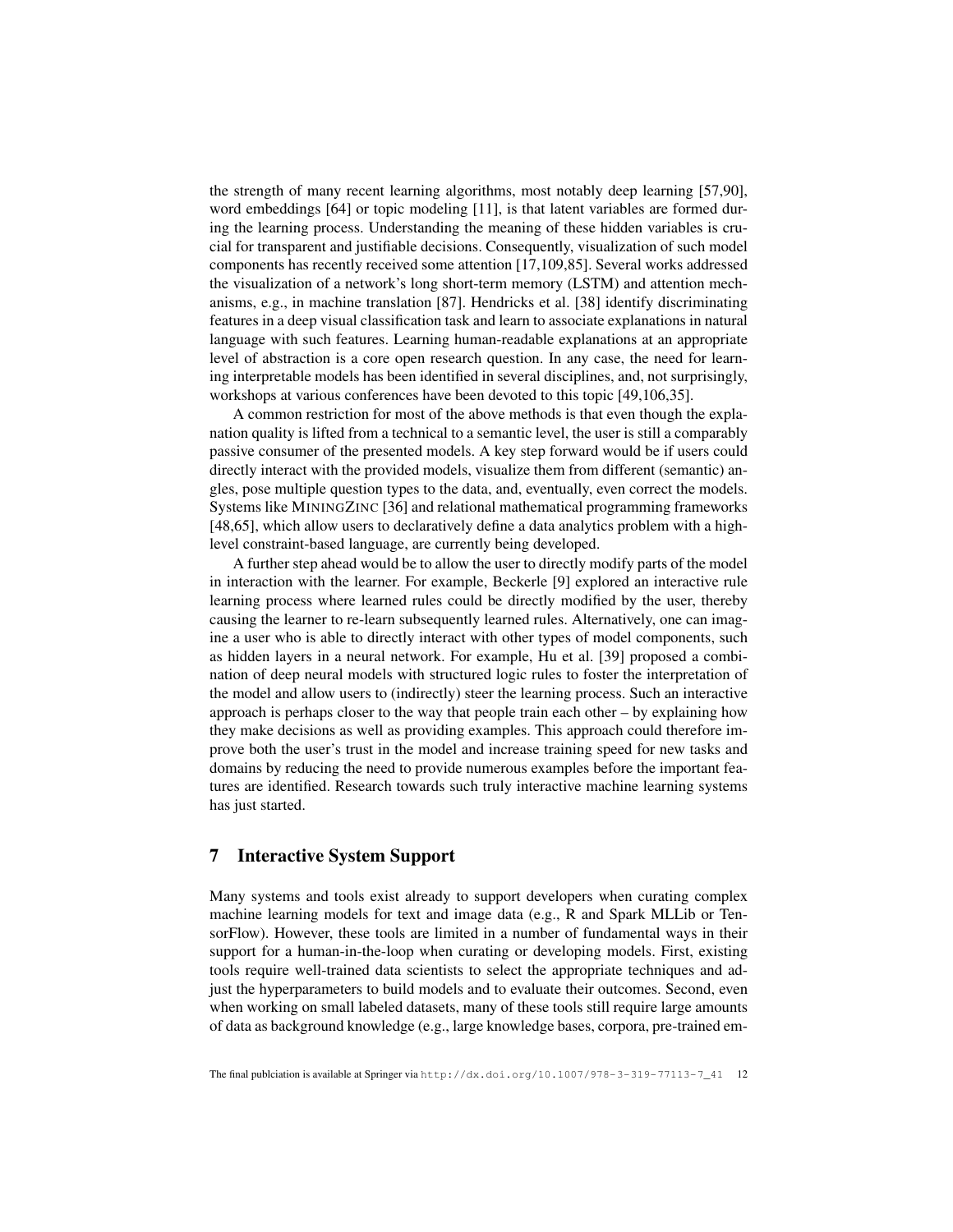beddings) and thus are often too slow to provide interactive feedback to domain experts in the model development process. Third, many of the machine learning techniques require heavy data pre-processing steps before text and visual data can be used for the actual analytics task. This can further limit the overall interactivity of the system.

In this section, we discuss how existing machine learning tools have to change to better support interactive data analytics from a systems perspective. This systems perspective complements the interactive data acquisition, model development, and model interpretation components described in the previous sections.

*Interactive Data Acquisition:* The first step in data acquisition is typically the preprocessing of the text and visual data used as input or background knowledge. One important step when pre-processing text documents is, for example, to retrieve the embeddings for each word from an existing corpus of pre-trained word vectors and then apply the pre-trained model (e.g., for classifying arguments as supportive or not). However, corpora of word embeddings can be huge (e.g., billions of vectors in the case of [\[76\]](#page-19-15)). Therefore, we require efficient techniques for storing and retrieving embeddings or similar input data. Furthermore, pre-processing steps must be able to be applied incrementally to new data sources to support a progressive execution of the upstream machine learning pipeline. In the computational argumentation example, the user does not first want to pre-process the complete set of documents before applying it to the classification model to find out which arguments support her hypothesis. Instead, preprocessing and classification should be intertwined to provide progressive answers to the user while streaming over the text of the document.

The already mentioned cold-start problem is another challenge for system support to data acquisition. While there exist many techniques in active learning, none of these techniques focuses on how to suggest new examples at interactive speeds. Instead, their main objective is to find examples where the current model is most uncertain in its prediction, since labeling these items promises the biggest benefit. However, finding the most uncertain examples can be extremely expensive if large amounts of data are involved. One idea to achieve interactivity in this learning process is to use ideas from neighbor-sensitive hashing [\[75\]](#page-18-14) to quickly find the  $k$ -nearest unlabeled neighbors of already labeled examples that are close to the decision boundary (i.e., where the model is the most uncertain).

For solutions based on transfer learning, we require systems that are able to store a large number of datasets and models and provide efficient search capabilities that allow users to interactively retrieve related data or pre-trained models that are best suited for their task and data at hand.

*Interactive Model Development:* Throughout the overall model training and development process, data analytics tools must consistently provide response times low enough to guarantee fluid user interactions and integrate user feedback. In fact, a recent study [\[61\]](#page-18-15) has shown that even small delays of more than 500 ms significantly decrease a user's activity level, dataset coverage, and insight discovery rate. However, none of the existing tools can guarantee interactive latencies [\[53\]](#page-17-17). Previous work by Crotty et al. [\[23\]](#page-16-16) approached this problem for structured data, but we are not aware of any work focusing on unstructured data or use cases in the humanities.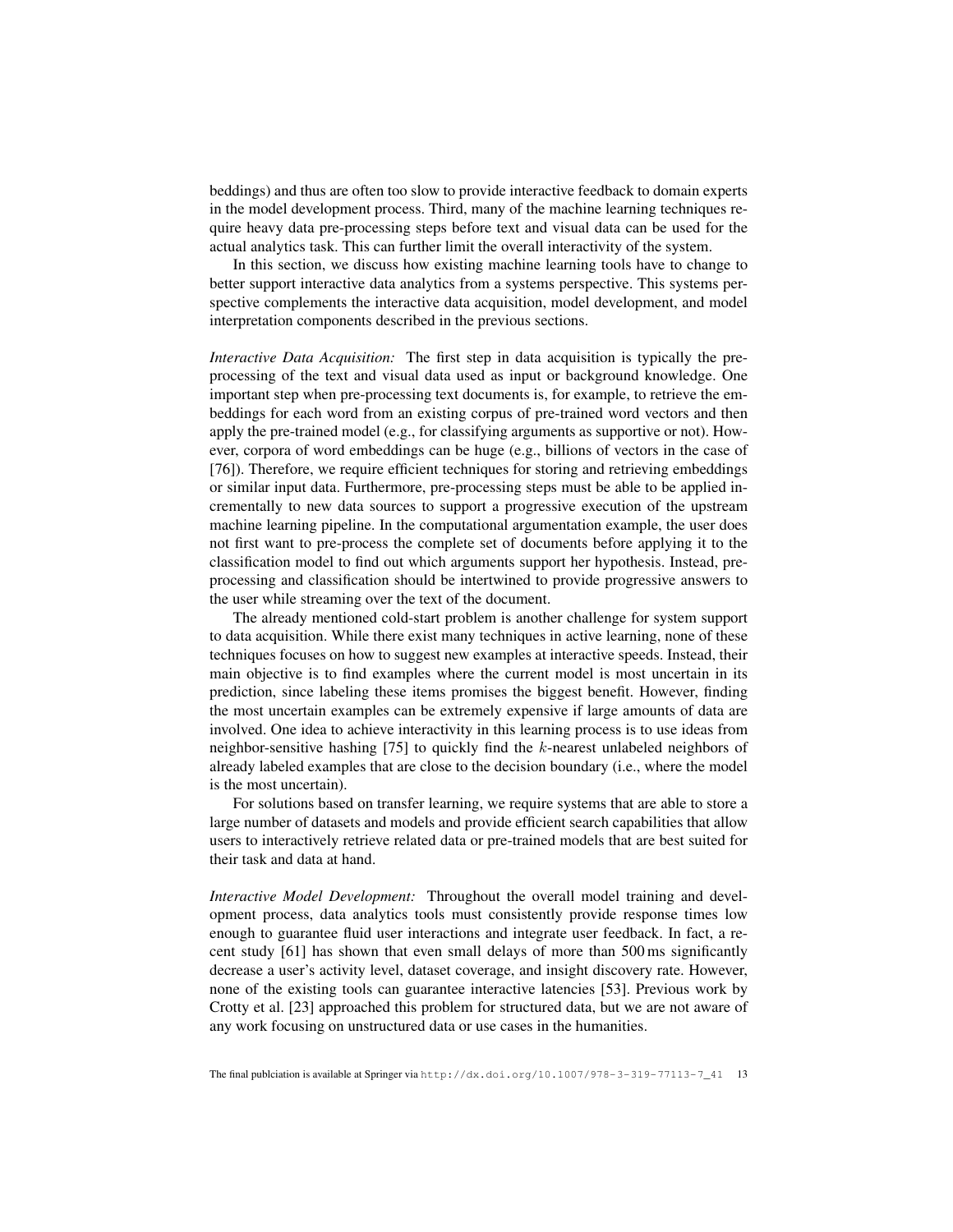One important challenge for incorporating user feedback is to enable the retraining of models in real-time when new user input is available either through explicit labeling or through implicit feedback. While there has been significant work in online machine learning that allows models to be progressively updated, existing techniques often cannot be applied directly, as the incremental retraining might not be able to keep up with the high update rate resulting from implicit feedback (e.g., clickstreams). Another issue is that models may become too complex and thus updating the model incrementally might exceed the interactive threshold. There are multiple ways to tackle this issue: adaptively batching updates based on the incoming update rate, employing parallelization [\[83\]](#page-19-16) or online learning algorithms such as MIRA [\[22\]](#page-16-17), and avoiding that the model forgets already learned concepts, e.g., by applying experience replay [\[59\]](#page-18-16) to speed up an RL-based learner.

Since implicit feedback with its heavily varying quality is of a different nature to explicit feedback, it might turn out useful to adaptively drop low quality updates by applying techniques known in the systems community for load shedding [\[100\]](#page-20-16). However, these techniques must be adapted to perform load shedding based on the quality of the user input. Another interesting direction to address this problem is to approximate the model (e.g., by representing weights in a neural network in an approximate manner). Finding the right approximation to achieve the best model quality under a fixed time budget to apply the update appears a promising avenue of research.

To make interactive learning tools accessible to humanities experts, we discussed automatically selecting machine learning algorithms and their hyperparameters in section [5.](#page-8-0) However, this is a challenging task due to the large search space, which means that naïve grid search approaches, for instance, do not allow us to compute a good set of hyperparameters in real time. Recent techniques such as scalable kernel composition [\[50\]](#page-17-18) provide viable solutions for certain types of machine learning models, but further research is required to enable automated model selection in real time.

*Interactive Model Interpretation:* Interactive systems support is also required for many of the model interpretation tasks outlined in section [6.](#page-10-0) The reason is that models, such as neural networks, can get large and thus exploring the model and summarizing important aspects at interactive speeds is a challenge on its own. Furthermore, as a result of model interpretation, users might want to manually adjust the model internals. These techniques are sometimes referred to as Specialized Programming [\[78\]](#page-19-17). That is, the user "programs" the machine learning model, for instance, by directly modifying internal layers of a neural network. The corresponding challenge from the systems perspective is again to retrain the model based on the user modifications and interactively allow the user to inspect the model quality after updating the model.

Generally, if interactive systems are to have truly broad impact, building and maintaining them needs to become substantially easier. They should support the rapid combination, deployment, and maintenance of existing data analytics algorithms and domain knowledge. For that, one should identify and validate programming and data abstractions as building blocks. Identifying, optimizing, and supporting abstractions as primitives could make systems for interactive data analytics substantially easier to setup, to understand the user, and to scale. This can bring us a step closer to unleashing the full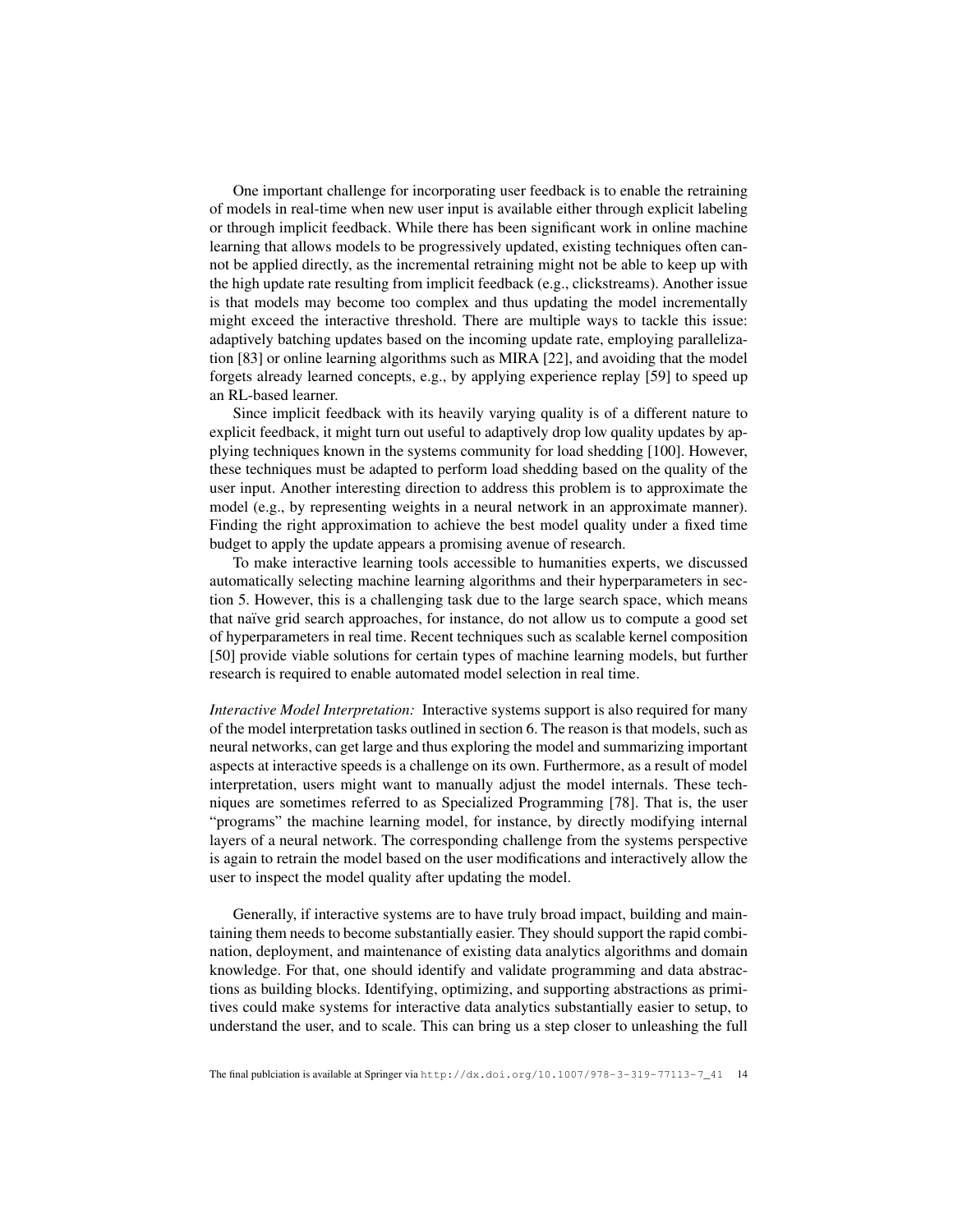potential of data analytics in various domains, even beyond humanities. To ensure that such a platform is accessible to many users, the programming interface must be small, clean, and composable to enhance productivity and enable users to try and accommodate many data analytics algorithms; the ability to integrate diverse data sources and types requires the data model of the programming interface to be versatile. A combination of the relational data model and a statistical relational language such as Markov logic and relational mathematical programs [\[26\]](#page-16-4) satisfies these criteria. In combination with imperative languages this seems to be a promising direction but further research is required to realize interactiveness.

### <span id="page-14-0"></span>8 Conclusions

Current data analytics is mostly limited to tasks for which large-scale homogeneous benchmarks exist. However, real-world use cases typically have different properties: they are highly heterogeneous and involve infrequent and complex phenomena, for which only small-scale datasets are available. The need for new data analytics approaches is particularly pressing for the humanities, as the use cases in these disciplines do not only require background expert knowledge for developing a system, labeling data, and interpreting the results, but are also only vaguely defined in advance. Such a fluid problem definition – which a human expert develops while doing the actual task – calls for a totally different approach to data analytics.

In this paper, we have laid out our vision towards future data analytics in the humanities based on interactive machine learning. The main idea is to put the human in the loop and iteratively refine the model based on the user's feedback. By focusing on the (expert) user and her task, we need to think beyond natural language processing and closely cooperate with computer vision to enable multimodal systems to learn jointly from text and visual data and mutually benefit from recent advances in the research of suitable (deep) machine learning architectures. Interactive data analytics also requires core research in machine learning, since existing techniques almost exclusively learn from indirect input in the form of labeled examples or an algorithm's parameter settings. Instead, our vision is that a human expert can steer the learning process by using the system for her task, demonstrating how the system should behave and interpret the learned model in order to identify specific patterns or errors. Even though there is little labeled data, we will have to include large amounts of background knowledge and computationally heavy learning algorithms, which must be able to return their estimations in real-time. Research into efficient data management and systems engineering is therefore the fourth major pillar of our vision.

In all four fields of study, there is already a vast body of existing work with which we can fulfill parts of our vision. However, there is a clear demand for future efforts to close the gaps in interactive model development and interpretation as well as systems supporting this approach. If natural language processing joins forces with computer vision, machine learning, and data management systems, we can make a great leap forward.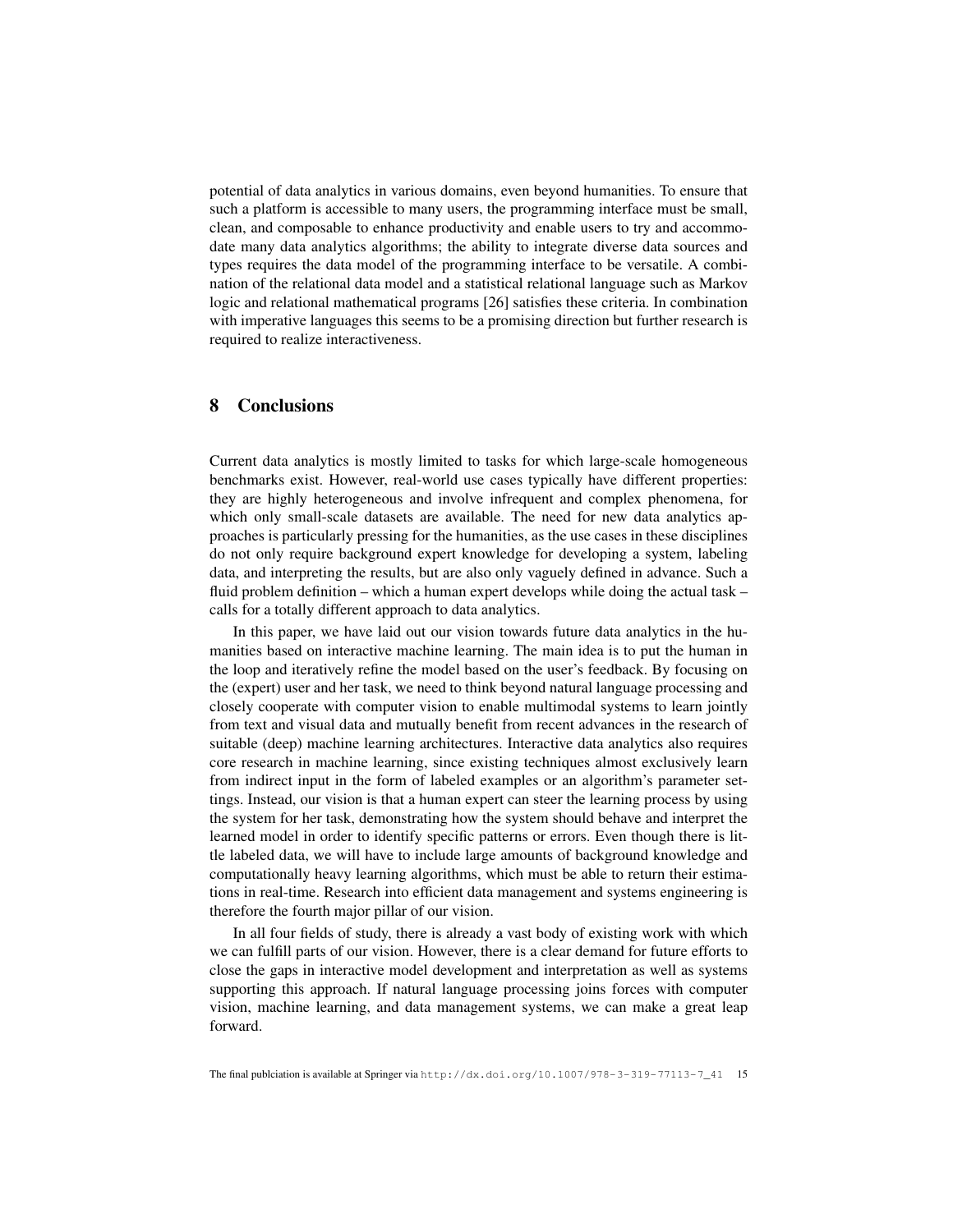## References

- <span id="page-15-16"></span>1. Abbeel, P., Ng, A.Y.: Apprenticeship Learning via Inverse Reinforcement Learning. In: 21st International Conference on Machine learning (ICML). ACM, New York (2004)
- <span id="page-15-1"></span>2. von Ahn, L.: Games With A Purpose. Computer 39(6), 96–98 (2006)
- <span id="page-15-7"></span>3. Ambati, V., Vogel, S., Carbonell, J.G.: Active Learning-Based Elicitation for Semi-Supervised Word Alignment. In: 48th Annual Meeting of the Association for Computational Linguistics (ACL). pp. 365–370. ACL, Stroudsburg (2010)
- <span id="page-15-2"></span>4. Amershi, S., Cakmak, M., Knox, W.B., Kulesza, T.: Power to the People: The Role of Humans in Interactive Machine Learning. AI Mag 35(4), 105–120 (2014)
- <span id="page-15-4"></span>5. Argall, B.D., Chernova, S., Veloso, M., Browning, B.: A survey of robot learning from demonstration. Robot Auto Syst 57(5), 469–483 (2009)
- <span id="page-15-3"></span>6. Atkeson, C.G., Schaal, S.: Robot learning from demonstration. In: 14th International Conference on Machine Learning (ICML). pp. 12–20. Morgan Kaufmann, San Francisco (1997)
- <span id="page-15-15"></span>7. Attias, H.: A Variational Bayesian Framework for Graphical Models. In: Advances in Neural Information Processing Systems 12 (NIPS). pp. 209–215. MIT Press, Cambridge (2000)
- <span id="page-15-9"></span>8. Becker, M., Osborne, M.: A Two-Stage Method for Active Learning of Statistical Grammars. In: 19th International Joint Conference on Artificial Intelligence (IJCAI). pp. 991– 996. Morgan Kaufmann, San Francisco (2005)
- <span id="page-15-20"></span>9. Beckerle, M.: Interaktives Regellernen [in German]. Diploma thesis, Technische Universität Darmstadt (2009)
- <span id="page-15-11"></span>10. Bejan, C.A., Harabagiu, S.: Unsupervised event coreference resolution. Comput Linguist 40(2), 311–347 (2014)
- <span id="page-15-18"></span>11. Blei, D.M.: Probabilistic topic models. Commun ACM 55(4), 77–84 (2012)
- <span id="page-15-8"></span>12. Branson, S., Wah, C., Schroff, F., Babenko, B., Welinder, P., Perona, P., Belongie, S.: Visual Recognition with Humans in the Loop. In: Daniilidis, K., Maragos, P., Paragios, N. (eds.) ECCV, LNCS, vol. 6314, pp. 438–451. Springer, Berlin, Heidelberg (2010)
- <span id="page-15-10"></span>13. Brinker, K.: Active Learning of Label Ranking Functions. In: 21st International Conference on Machine Learning (ICML). pp. 129–136. ACM, New York (2004)
- <span id="page-15-13"></span>14. Burger-Helmchen, T., Penin, J.: The limits of crowdsourcing inventive activities: What do ´ transaction cost theory and the evolutionary theories of the firm teach us? In: Proceedings of the Workshop on Open Source Innovation. pp. 1–26. Strasbourg, France (2010)
- <span id="page-15-5"></span>15. Cakmak, M., Chao, C., Thomaz, A.L.: Designing Interactions for Robot Active Learners. IEEE T Auton Ment De 2(2), 108–118 (2010)
- <span id="page-15-0"></span>16. Chambers, R.A., Michie, D.: Man-machine co-operation on a learning task. In: Parslow, R.D., Prowse, R., Elliott-Green, R. (eds.) Computer Graphics: Techniques and Applications, pp. 179–185. Plenum, London (1969)
- <span id="page-15-19"></span>17. Chaney, A.J., Blei, D.M.: Visualizing Topic Models. In: 6th International Conference on Weblogs and Social Media (ICWSM). AAAI Press, Palo Alto (2012)
- <span id="page-15-14"></span>18. Chen, X., Bennett, P.N., Collins-Thompson, K., Horvitz, E.: Pairwise ranking aggregation in a crowdsourced setting. In: 6th ACM International Conference on Web Search and Data Mining (WSDM). pp. 193–202. ACM, New York (2013)
- <span id="page-15-17"></span>19. Chen, Z., Liu, B.: Lifelong Machine Learning. Synthesis Lectures on Artificial Intelligence and Machine Learning, Morgan & Claypool, San Rafael (2016)
- <span id="page-15-6"></span>20. Cohn, D.A., Atlas, L., Ladner, R.: Improving Generalization with Active Learning. Mach Learn 15(2), 201–221 (1994)
- <span id="page-15-12"></span>21. Cooper, S., Khatib, F., Treuille, A., Barbero, J., Lee, J., Beenen, M., Leaver-Fay, A., Baker, D., Popovi, Z., Foldit Players: Predicting protein structures with a multiplayer online game. Nature 466, 756–760 (2010)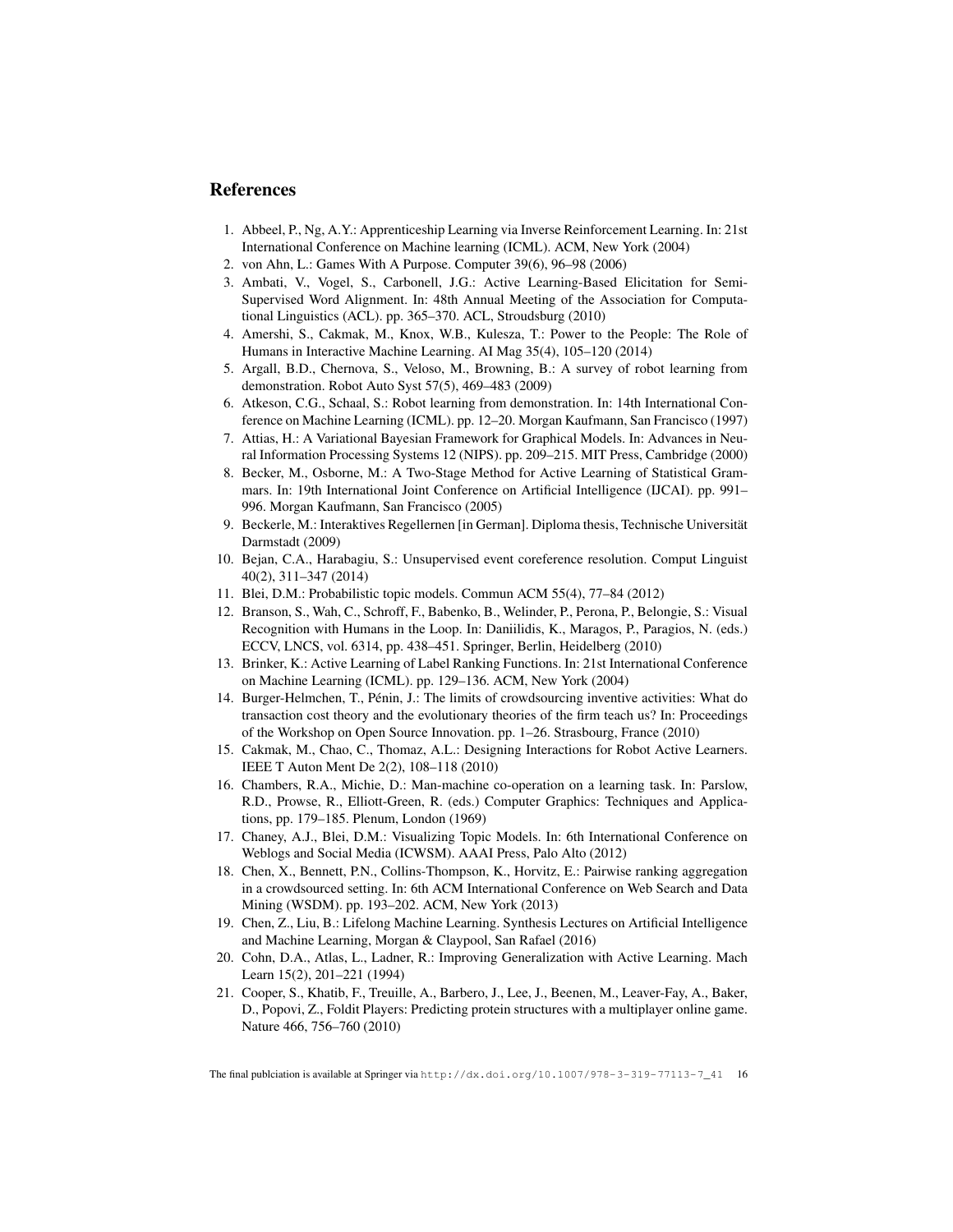- <span id="page-16-17"></span>22. Crammer, K., Singer, Y.: Ultraconservative online algorithms for multiclass problems. J Mach Learn Res 3, 951–991 (2003)
- <span id="page-16-16"></span>23. Crotty, A., Galakatos, A., Zgraggen, E., Binnig, C., Kraska, T.: The case for interactive data exploration accelerators (IDEAs). In: Workshop on Human-In-the-Loop Data Analytics (HILDA@SIGMOD). p. 11. ACM, New York (2016)
- <span id="page-16-10"></span>24. Das, A., Agrawal, H., Zitnick, L., Parikh, D., Batra, D.: Human Attention in Visual Question Answering: Do Humans and Deep Networks look at the same regions? In: 2016 Conference on Empirical Methods in Natural Language Processing (EMNLP). pp. 932–937. ACL, Stroudsburg (2016)
- <span id="page-16-5"></span>25. Daumé III, H.: Frustratingly Easy Domain Adaptation. In: 45th Annual Meeting of the Association of Computational Linguistics (ACL). pp. 256–263. ACL, Stroudsburg (2007)
- <span id="page-16-4"></span>26. De Raedt, L., Kersting, K., Natarajan, S., Poole, D.: Statistical Relational Artificial Intelligence: Logic, Probability, and Computation. Synthesis Lectures on Artificial Intelligence and Machine Learning, Morgan & Claypool, San Rafael (2016)
- <span id="page-16-7"></span>27. Dzyuba, V., van Leeuwen, M., Nijssen, S., De Raedt, L.: Interactive Learning of Pattern Rankings. Int J Artif Intell T 23(6) (2014)
- <span id="page-16-0"></span>28. Elkahky, A.M., Song, Y., He, X.: A Multi-View Deep Learning Approach for Cross Domain User Modeling in Recommendation Systems. In: 24th International Conference on World Wide Web (WWW). pp. 278–288. International World Wide Web Conferences Steering Committee, Geneva (2015)
- <span id="page-16-1"></span>29. Fails, J.A., Olsen, Jr., D.R.: Interactive Machine Learning. In: 8th International Conference on Intelligent User Interfaces (IUI). pp. 39–45. ACM, New York (2003)
- <span id="page-16-11"></span>30. Fürnkranz, J., Gamberger, D., Lavrač, N.: Foundations of Rule Learning. Springer, Berlin, Heidelberg (2012)
- <span id="page-16-6"></span>31. Fürnkranz, J., Hüllermeier, E. (eds.): Preference Learning. Springer, Berlin, Heidelberg (2010)
- <span id="page-16-12"></span>32. Gabriel, A., Paulheim, H., Janssen, F.: Learning Semantically Coherent Rules. In: Cellier, P., Charnois, T., Hotho, A., Matwin, S., Moens, M.F., Toussaint, Y. (eds.) 1st International Workshop on Interactions between Data Mining and Natural Language Processing. CEUR Workshop Proceedings, vol. 1202, pp. 49–63 (2014)
- <span id="page-16-3"></span>33. Gambäck, B., Olsson, F., Täckström, O.: Active Learning for Dialogue Act Classification. In: 12th Annual Conference of the International Speech Communication Association (IN-TERSPEECH). pp. 1329–1332. International Speech Communication Association, Baixas (2011)
- <span id="page-16-8"></span>34. Ghavamzadeh, M., Engel, Y., Valko, M.: Bayesian policy gradient and actor-critic algorithms. J Mach Learn Res 17, 1–53 (2016)
- <span id="page-16-14"></span>35. Gillies, M., Fiebrink, R., Tanaka, A., Garcia, J., Bevilacqua, F., Heloir, A., Nunnari, F., ´ Mackay, W.E., Amershi, S., Lee, B., D'Alessandro, N., Tilmanne, J., Kulesza, T., Caramiaux, B.: Human-Centered Machine Learning. In: CHI Conference on Human Factors in Computing Systems. pp. 3558–3565. ACM, New York (2016)
- <span id="page-16-15"></span>36. Guns, T., Dries, A., Nijssen, S., Tack, G., De Raedt, L.: MiningZinc: A declarative framework for constraint-based mining. Artif Intell 244, 6–29 (2017)
- <span id="page-16-2"></span>37. He, H., Daumé III, H., Eisner, J.: Imitation Learning by Coaching. In: Pereira, F., Burges, C.J.C., Bottou, L., Weinberger, K.Q. (eds.) Advances in Neural Information Processing Systems 25 (NIPS). pp. 3149–3157. Curran Associates, Red Hook (2012)
- <span id="page-16-13"></span>38. Hendricks, L.A., Akata, Z., Rohrbach, M., Donahue, J., Schiele, B., Darrell, T.: Generating Visual Explanations. In: Leibe, B., Matas, J., Sebe, N., Welling, M. (eds.) ECCV. LNCS, vol. 9908, pp. 3–19. Springer, Cham (2016)
- <span id="page-16-9"></span>39. Hu, Z., Ma, X., Liu, Z., Hovy, E., Xing, E.: Harnessing Deep Neural Networks with Logic Rules. In: 54th Annual Meeting of the Association for Computational Linguistics (ACL). pp. 2410–2420. ACL, Stroudsburg (2016)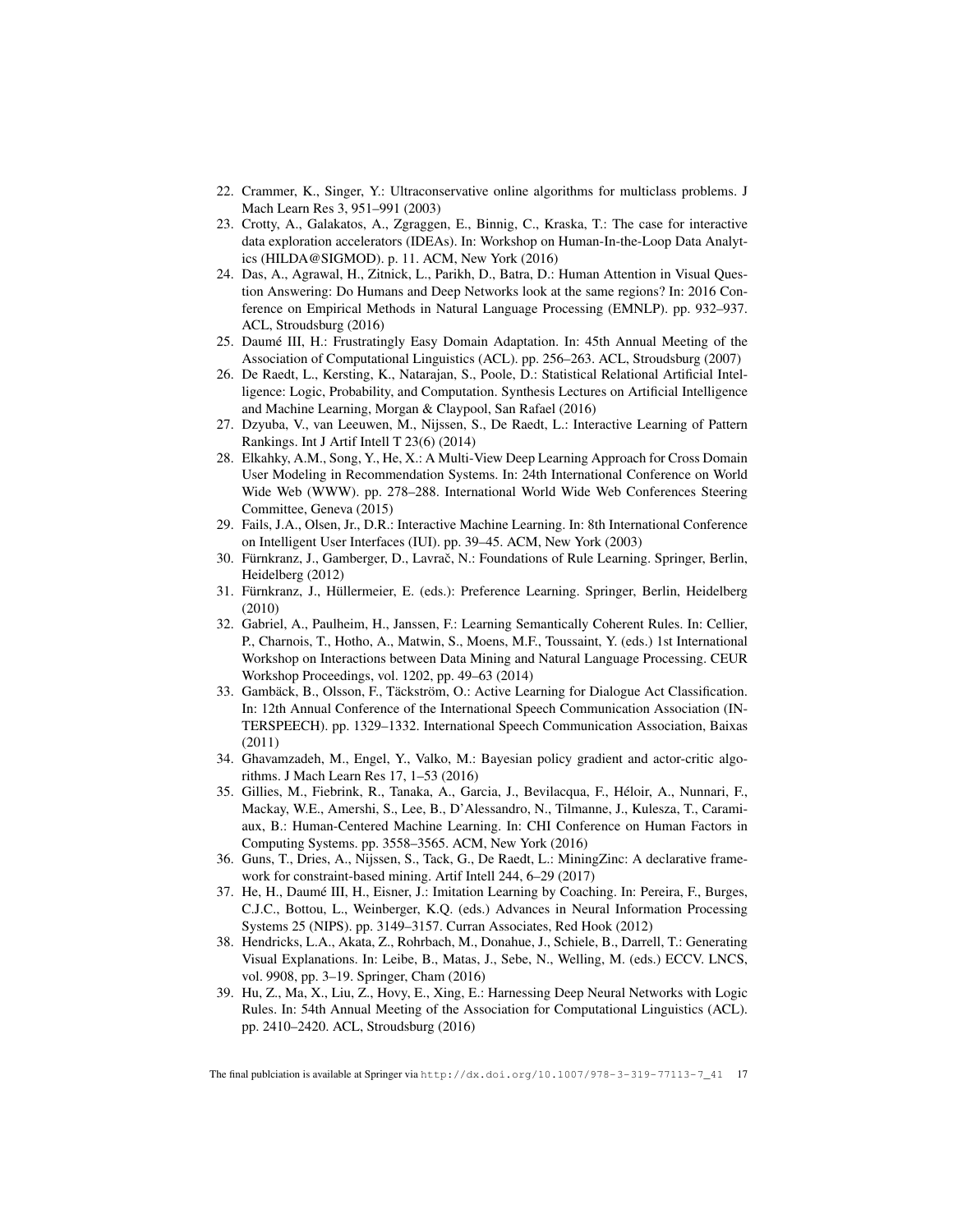- <span id="page-17-14"></span>40. Hutter, F., Lücke, J., Schmidt-Thieme, L.: Beyond Manual Tuning of Hyperparameters. Künstl Intell 29(4), 329–337 (2015)
- <span id="page-17-11"></span>41. Ipeirotis, P.G., Provost, F.J., Sheng, V.S., Wang, J.: Repeated labeling using multiple noisy labelers. Data Min Knowl Disc 28(2), 402–441 (2014)
- <span id="page-17-7"></span>42. Jamieson, K.G., Jain, L., Fernandez, C., Glattard, N.J., Nowak, R.: NEXT: A System for Real-world Development, Evaluation, and Application of Active Learning. In: Cortes, C., Lawrence, N., Lee, D., Sugiyama, M., Garnett, R. (eds.) Advances in Neural Information Processing Systems 28 (NIPS). pp. 2638–2646 (2015)
- <span id="page-17-0"></span>43. Jannach, D., Zanker, M., Felfernig, A., Friedrich, G.: Recommender Systems: An Introduction. Cambridge University Press, Cambridge (2010)
- <span id="page-17-6"></span>44. Kandasamy, K., Schneider, J., Poczos, B.: Bayesian Active Learning for Posterior Estimation. In: 24th International Joint Conference on Artificial Intelligence (IJCAI). pp. 3605– 3611. AAAI Press, Menlo Park (2015)
- <span id="page-17-4"></span>45. Kapoor, A., Grauman, K., Urtasun, R., Darrell, T.: Active learning with Gaussian processes for object categorization. In: 11th International Conference on Computer Vision (ICCV). pp. 1–8. IEEE, IEEE, New York (2007)
- <span id="page-17-13"></span>46. Kapoor, A., Horvitz, E.: Principles of lifelong learning for predictive user modeling. In: User Modeling, LNCS, vol. 4511, pp. 37–46. Springer, Berlin, Heidelberg (2007)
- <span id="page-17-10"></span>47. Karger, D.R., Oh, S., Shah, D.: Iterative Learning for Reliable Crowdsourcing Systems. In: Shawe-Taylor, J., Zemel, R.S., Bartlett, P.L., Pereira, F., Weinberger, K.Q. (eds.) Advances in Neural Information Processing Systems 24 (NIPS). pp. 1953–1961. Curran Associates, Red Hook (2011)
- <span id="page-17-16"></span>48. Kersting, K., Mladenov, M., Tokmakov, P.: Relational Linear Programming. Artif Intell 244, 188–216 (2017)
- <span id="page-17-15"></span>49. Kim, B., Malioutov, D., Varshney, K. (eds.): Proceedings of the ICML-16 Workshop on Human Interpretability in Machine Learning. New York (2016), [https://sites.](https://sites.google.com/site/2016whi/) [google.com/site/2016whi/](https://sites.google.com/site/2016whi/)
- <span id="page-17-18"></span>50. Kim, H., Teh, Y.W.: Scalable structure discovery in regression using gaussian processes. In: Hutter, F., Kotthoff, L., Vanschoren, J. (eds.) 2016 Workshop on Automatic Machine Learning. JMLR Workshop and Conference Proceedings, vol. 64, pp. 31–40 (2016)
- <span id="page-17-9"></span>51. Kim, Y.B., Stratos, K., Sarikaya, R., Jeong, M.: New Transfer Learning Techniques for Disparate Label Sets. In: 53rd Annual Meeting of the Association for Computational Linguistics and 7th International Joint Conference on Natural Language Processing (ACL/IJCNLP). pp. 473–482. ACL, Stroudsburg (2015)
- <span id="page-17-8"></span>52. Kingma, D.P., Welling, M.: Auto-Encoding Variational Bayes. In: Proceedings of the International Conference on Learning Representations (ICLR). arXiv:1312.6114, Banff, AB, Canada (2014), <https://arxiv.org/abs/1312.6114>
- <span id="page-17-17"></span>53. Kraska, T., Talwalkar, A., Duchi, J.C., Griffith, R., Franklin, M.J., Jordan, M.I.: MLbase: A Distributed Machine-learning System. In: 6th Biennial Conference on Innovative Data Systems Research (CIDR) (2013)
- <span id="page-17-1"></span>54. Kucherbaev, P., Daniel, F., Tranquillini, S., Marchese, M.: Crowdsourcing Processes: A Survey of Approaches and Opportunities. IEEE Internet Comput 20(2), 50–56 (2016)
- <span id="page-17-2"></span>55. Lampouras, G., Vlachos, A.: Imitation learning for language generation from unaligned data. In: 26th International Conference on Computational Linguistics (COLING). pp. 1101– 1112. The COLING 2016 Organizing Committee, Osaka, Japan (2016)
- <span id="page-17-12"></span>56. Lang, T., Toussaint, M., Kersting, K.: Exploration in relational domains for model-based reinforcement learning. J Mach Learn Res 13, 3725–3768 (2012)
- <span id="page-17-3"></span>57. Lecun, Y., Bengio, Y., Hinton, G.: Deep learning. Nature 521(7553), 436–444 (2015)
- <span id="page-17-5"></span>58. Lewis, D.D., Gale, W.: A sequential algorithm for training text classifiers. In: 17th Annual International ACM SIGIR Conference on Research and Development in Information Retrieval (SIGIR). pp. 3–12. Springer, London (1994)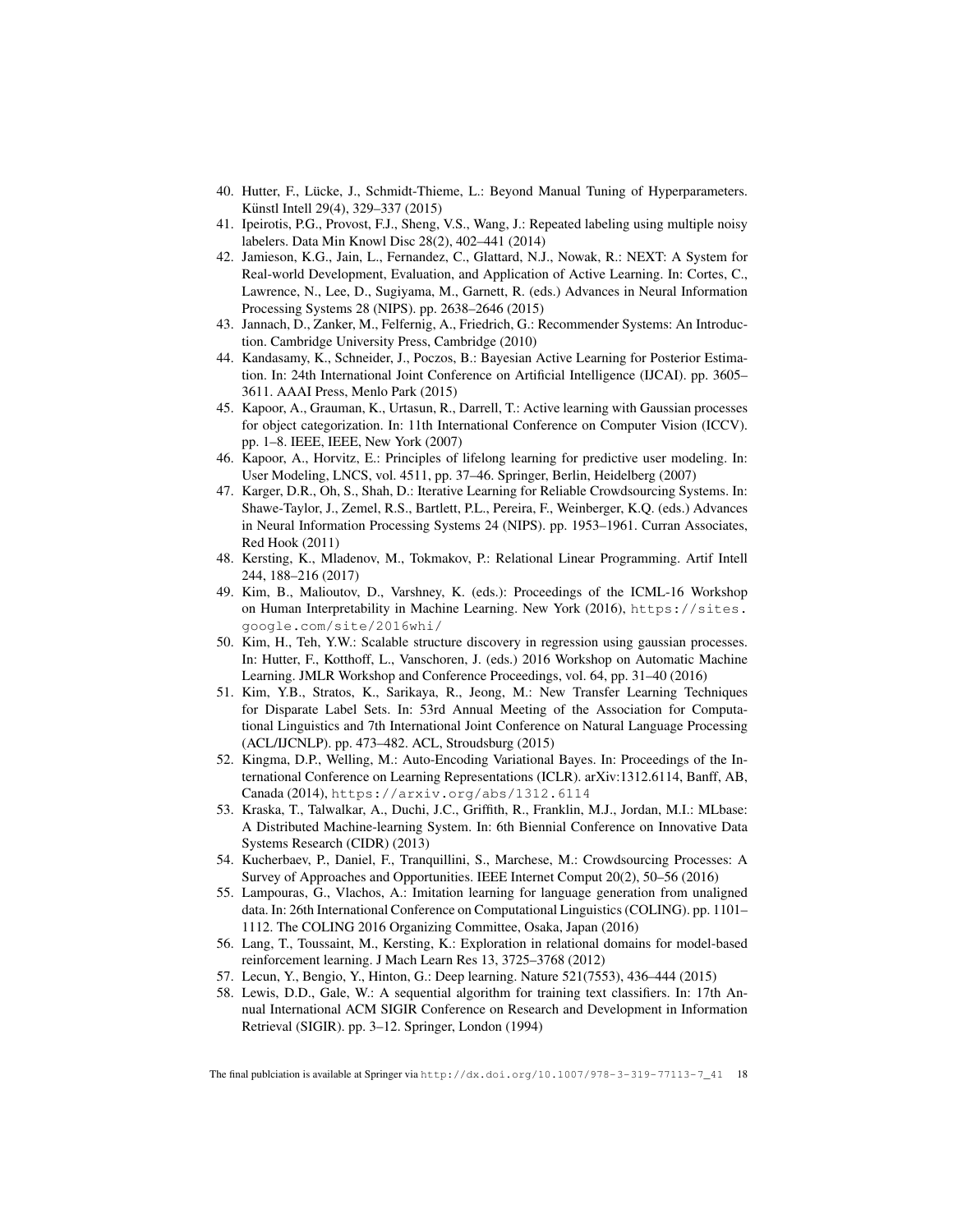- <span id="page-18-16"></span>59. Lin, L.J.: Self-improving reactive agents based on reinforcement learning, planning and teaching. Mach Learn 8(3), 293–321 (1992)
- <span id="page-18-10"></span>60. Lindauer, M.T., Hoos, H.H., Hutter, F., Schaub, T.: AutoFolio: An Automatically Configured Algorithm Selector. J Artif Intell Res 53, 745–778 (2015)
- <span id="page-18-15"></span>61. Liu, Z., Heer, J.: The Effects of Interactive Latency on Exploratory Visual Analysis. IEEE T Vis Comput Gr 20(12), 2122–2131 (2014)
- <span id="page-18-6"></span>62. Long, M., Cao, Y., Wang, J., Jordan, M.I.: Learning transferable features with deep adaptation networks. In: Bach, F., Blei, D. (eds.) 32nd International Conference on Machine Learning (ICML). JMLR: Workshop and Conference Proceedings, vol. 37, pp. 97–105 (2015)
- <span id="page-18-11"></span>63. Lu, J., Yang, J., Batra, D., Parikh, D.: Hierarchical question-image co-attention for visual question answering. In: Lee, D.D., Sugiyama, M., Luxburg, U.V., Guyon, I., Garnett, R. (eds.) Advances In Neural Information Processing Systems 29 (NIPS). pp. 289–297 (2016)
- <span id="page-18-12"></span>64. Mikolov, T., Sutskever, I., Chen, K., Corrado, G.S., Dean, J.: Distributed representations of words and phrases and their compositionality. In: Burges, C., Bottou, L., Welling, M., Ghahramani, Z., Weinberger, K. (eds.) Advances in Neural Information Processing Systems 26 (NIPS). pp. 3111–3119 (2013)
- <span id="page-18-13"></span>65. Mladenov, M., Kleinhans, L., Kersting, K.: Lifted inference for convex quadratic programs. In: 31st AAAI Conference on Artificial Intelligence (AAAI). pp. 2350–2356. AAAI Press, Palo Alto (2017)
- <span id="page-18-7"></span>66. Mnih, V., Kavukcuoglu, K., Silver, D., Rusu, A.A., Veness, J., Bellemare, M.G., Graves, A., Riedmiller, M., Fidjeland, A.K., Ostrovski, G., Petersen, S., Beattie, C., Sadik, A., Antonoglou, I., King, H., Kumaran, D., Wierstra, D., Legg, S., Hassabis, D.: Human-level control through deep reinforcement learning. Nature 518(7540), 529–533 (2015)
- <span id="page-18-9"></span>67. Natarajan, S., Joshi, S., Tadepalli, P., Kersting, K., Shavlik, J.: Imitation Learning in Relational Domains: A Functional-Gradient Boosting Approach. In: 22nd International Joint Conference on Artificial Intelligence (IJCAI). pp. 1414–1420. AAAI Press, Menlo Park (2011)
- <span id="page-18-8"></span>68. Ng, A.Y., Russell, S.J.: Algorithms for inverse reinforcement learning. In: Langley, P. (ed.) 17th International Conference on Machine Learning (ICML). pp. 663–670. Morgan Kaufmann, San Francisco (2000)
- <span id="page-18-2"></span>69. Odom, P., Natarajan, S.: Actively interacting with experts: A probabilistic logic approach. In: ECML PKDD 2016, Lecture Notes in Computer Science, vol. 9852, pp. 527–542. Springer, Cham (2016)
- <span id="page-18-0"></span>70. Olsson, F.: A literature survey of active machine learning in the context of natural language processing. SICS Technical Report T2009:06, Swedish Institute of Computer Science (2009)
- <span id="page-18-5"></span>71. Oquab, M., Bottou, L., Laptev, I., Sivic, J.: Learning and Transferring Mid-level Image Representations Using Convolutional Neural Networks. In: IEEE Conference on Computer Vision and Pattern Recognition (CVPR). pp. 1717–1724. IEEE, New York (2014)
- <span id="page-18-4"></span>72. Pan, S.J., Yang, Q.: A Survey on Transfer Learning. IEEE T Knowl Data En 22(10), 1345– 1359 (2010)
- <span id="page-18-3"></span>73. Papandreou, G., Chen, L.C., Murphy, K., Yuille, A.L.: Weakly-and semi-supervised learning of a deep convolutional network for semantic image segmentation. In: International Conference on Computer Vision (ICCV). pp. 1742–1750. IEEE, New York (2015)
- <span id="page-18-1"></span>74. Parikh, D., Grauman, K.: Interactively building a discriminative vocabulary of nameable attributes. In: IEEE Conference on Computer Vision and Pattern Recognition (CVPR). pp. 1681–1688. IEEE, New York (2011)
- <span id="page-18-14"></span>75. Park, Y., Cafarella, M.J., Mozafari, B.: Neighbor-Sensitive Hashing. Proceedings VLDB Endowment 9(3), 144–155 (2015)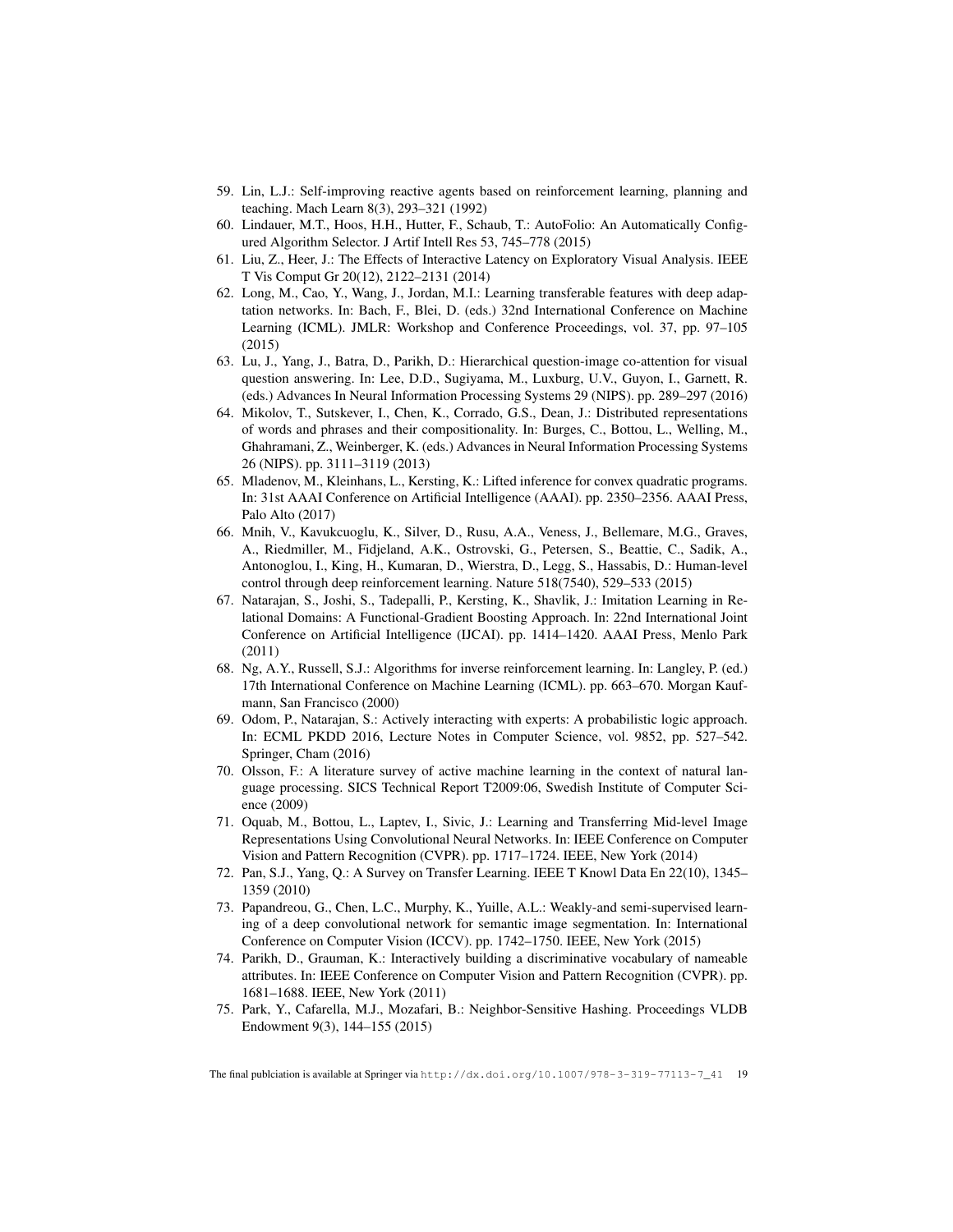- <span id="page-19-15"></span>76. Pennington, J., Socher, R., Manning, C.D.: GloVe: Global Vectors for Word Representation. In: Empirical Methods in Natural Language Processing (EMNLP). pp. 1532–1543. ACL, Stroudsburg (2014)
- <span id="page-19-4"></span>77. Piot, B., Geist, M., Pietquin, O.: Bridging the Gap Between Imitation Learning and Inverse Reinforcement Learning. IEEE T Neural Networ PP, 1–13 (2016)
- <span id="page-19-17"></span>78. Porter, R., Theiler, J., Hush, D.: Interactive Machine Learning in Data Exploitation. Comput Sci Eng 15(5), 12–20 (2013)
- <span id="page-19-10"></span>79. Radlinski, F., Joachims, T.: Query Chains: Learning to Rank from Implicit Feedback. In: 11th ACM SIGKDD International Conference on Knowledge Discovery and Data Mining. pp. 239–248. ACM, New York (2005)
- <span id="page-19-1"></span>80. de Raedt, L., Bruynooghe, M.: Interactive Concept-Learning and Constructive Induction by Analogy. Mach Learn 8(2), 107–150 (1992)
- <span id="page-19-11"></span>81. Ranganath, R., Tang, L., Charlin, L., Blei, D.M.: Deep exponential families. In: Lebanon, G., Vishwanathan, S. (eds.) 18th International Conference on Artificial Intelligence and Statistics (AISTATS). JMLR Workshop and Conference Proceedings, vol. 38, pp. 762–771 (2015)
- <span id="page-19-7"></span>82. Ratner, A., De Sa, C., Wu, S., Selsam, D., Re, C.: Data Programming: Creating Large Training Sets, Quickly. In: Lee, D.D., Sugiyama, M., Luxburg, U.V., Guyon, I., Garnett, R. (eds.) Advances in Neural Information Processing Systems 29 (NIPS). pp. 3567–3575 (2016)
- <span id="page-19-16"></span>83. Recht, B., Re, C., Wright, S.J., Niu, F.: Hogwild: A Lock-Free Approach to Parallelizing ´ Stochastic Gradient Descent. In: Shawe-Taylor, J., Zemel, R.S., Bartlett, P.L., Pereira, F., Weinberger, K.Q. (eds.) Advances in Neural Information Processing Systems 24 (NIPS). pp. 693–701. Curran Associates, Red Hook (2011)
- <span id="page-19-9"></span>84. Rosenberg, C., Hebert, M., Schneiderman, H.: Semi-Supervised Self-Training of Object Detection Models. In: 7th IEEE Workshops on Application of Computer Vision (WACV). pp. 29–36. IEEE, New York (2005)
- <span id="page-19-13"></span>85. Rothe, S., Schütze, H.: Word embedding calculus in meaningful ultradense subspaces. In: 54th Annual Meeting of the Association for Computational Linguistics (ACL). pp. 512– 517. ACL, Stroudsburg (2016)
- <span id="page-19-2"></span>86. Rother, C., Kolmogorov, V., Blake, A.: "GrabCut": Interactive Foreground Extraction Using Iterated Graph Cuts. ACM Trans Graph 23(3), 309–314 (2004)
- <span id="page-19-14"></span>87. Rush, A.M., Chopra, S., Weston, J.: A neural attention model for abstractive sentence summarization. In: Conference on Empirical Methods in Natural Language Processing (EMNLP). pp. 379–389. ACL, Stroudsburg (2015)
- <span id="page-19-3"></span>88. Schaal, S.: Learning from Demonstration. In: Jordan, M.I., Petsche, T. (eds.) Advances in Neural Information Processing Systems 9 (NIPS). pp. 1040–1046. MIT Press, Cambridge (1997)
- <span id="page-19-8"></span>89. Schein, A.I., Popescul, A., Ungar, L.H., Pennock, D.M.: Methods and Metrics for Cold-start Recommendations. In: 25th Annual International ACM SIGIR Conference on Research and Development in Information Retrieval. pp. 253–260. ACM, New York (2002)
- <span id="page-19-12"></span>90. Schmidhuber, J.: Deep learning in neural networks: An overview. Neural Networks 61, 85– 117 (2015)
- <span id="page-19-5"></span>91. Settles, B.: Active Learning. Synthesis Lectures on Artificial Intelligence and Machine Learning, Morgan & Claypool, San Rafael (2012)
- <span id="page-19-6"></span>92. Seung, H.S., Opper, M., Sompolinsky, H.: Query by Committee. In: 5th Annual ACM Workshop on Computational Learning Theory (COLT). pp. 287–294. ACM, New York (1992)
- <span id="page-19-0"></span>93. Shaikhina, T., Lowe, D., Daga, S., Briggs, D., Higgins, R., Khovanova, N.: Machine Learning for Predictive Modelling based on Small Data in Biomedical Engineering. IFAC-PapersOnLine 48(20), 469–474 (2015)